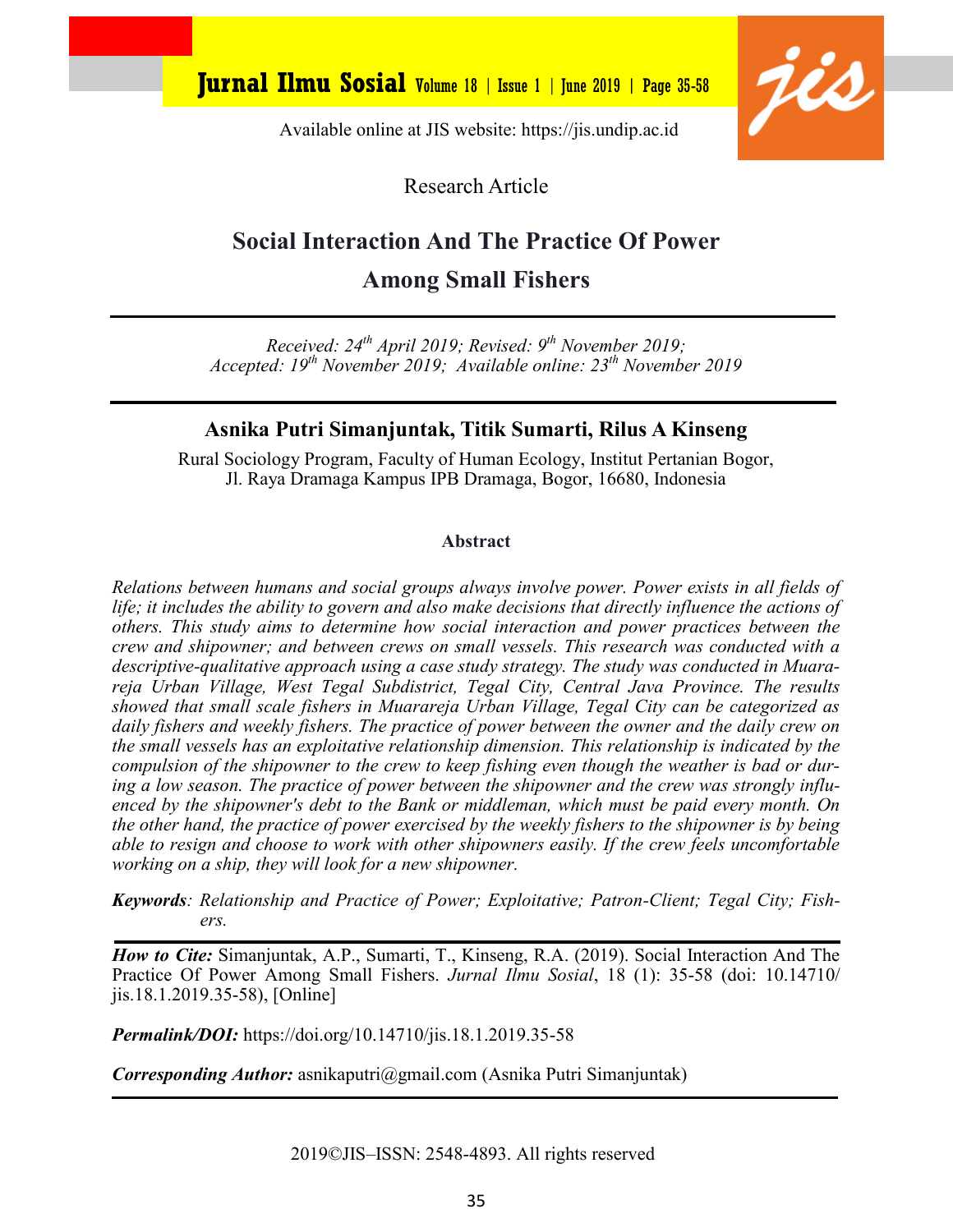#### **INTRODUCTION**

Fisheries Law No. 31 Article 1 of 2014, defines fisher as a person whose occupation and livelihood comes from fishing. Small fishers in Article 1 are defined as people whose livelihoods come from fishing to fulfil their daily needs. Kinseng (2014) classified fishers into four classes, namely fishing labourer, small fisher, middle-class fisher, and large fisher. Kinseng stated that there was an element of exploitation in the workers-owner relationship (in the case of fishing conflict in Balikpapan), including economic exploitation by the owner to the crew. On the other hand, the relationship between the owner and the crew is also a patron-client. As stated by Scott (1983), in this relationship, the owners act as a patron who provides various assistance to their crews.

Furthermore, Kinseng (2014) suggested that the assistance provided by the owner to the crew is in the form of lending money, paying medical expenses, providing fees for returning home or paying marriage fees. Although this pattern of patron-client relations can also contain elements of domination and exploitation, its nature is still different from exploitation and dominance in non-patron-client relations. Exploitation and dominance in the pattern of patron-client relations are smoother while the dominance of providing assistance is considerably higher than the pattern of labour-employer relations that are not patron-client. Even though the relationship between the owner and the fishers is exploitative, Kinseng (2014) also explains that the fishers' views towards the owner are generally positive. One fisher admits to feels proud because he is loyal and has never switched owners. Thus, it can be concluded that not all practices of power towards fishers are negative; some of these practices of power are positive.

According to Parsons (1954), the practice of power is a zero-sum process whereby one party will benefit, and the other will bear the loss. This zero-sum approach causes power to be inevitable from a conflict where the opposing class will try to maintain or gain power (Parsons in Dahrendorf, 1986: 208). According to Weber (1950), however, power is the possibility of an actor in social relations to be in a position to carry out one's will despite the resistance, regardless of the foundation on which the possibility is placed. Power is classically defined by Weber (1950) as: "The chance of a man or a number of men to realize their own will in a communal action even against the resistance of others who are participating in the action" (Weber in Dahrendorf 1986: 202) In other words, power is a form of subjugation of others in order to make other people follow one's will.

Furthermore, Foucault (1980: 198) stated that power always exists in social relations. Power is spread everywhere both in individuals, organizations, or institutions. Power relations can occur in the form of conflict or competition, cooperation (negotiation), and resistance in ob-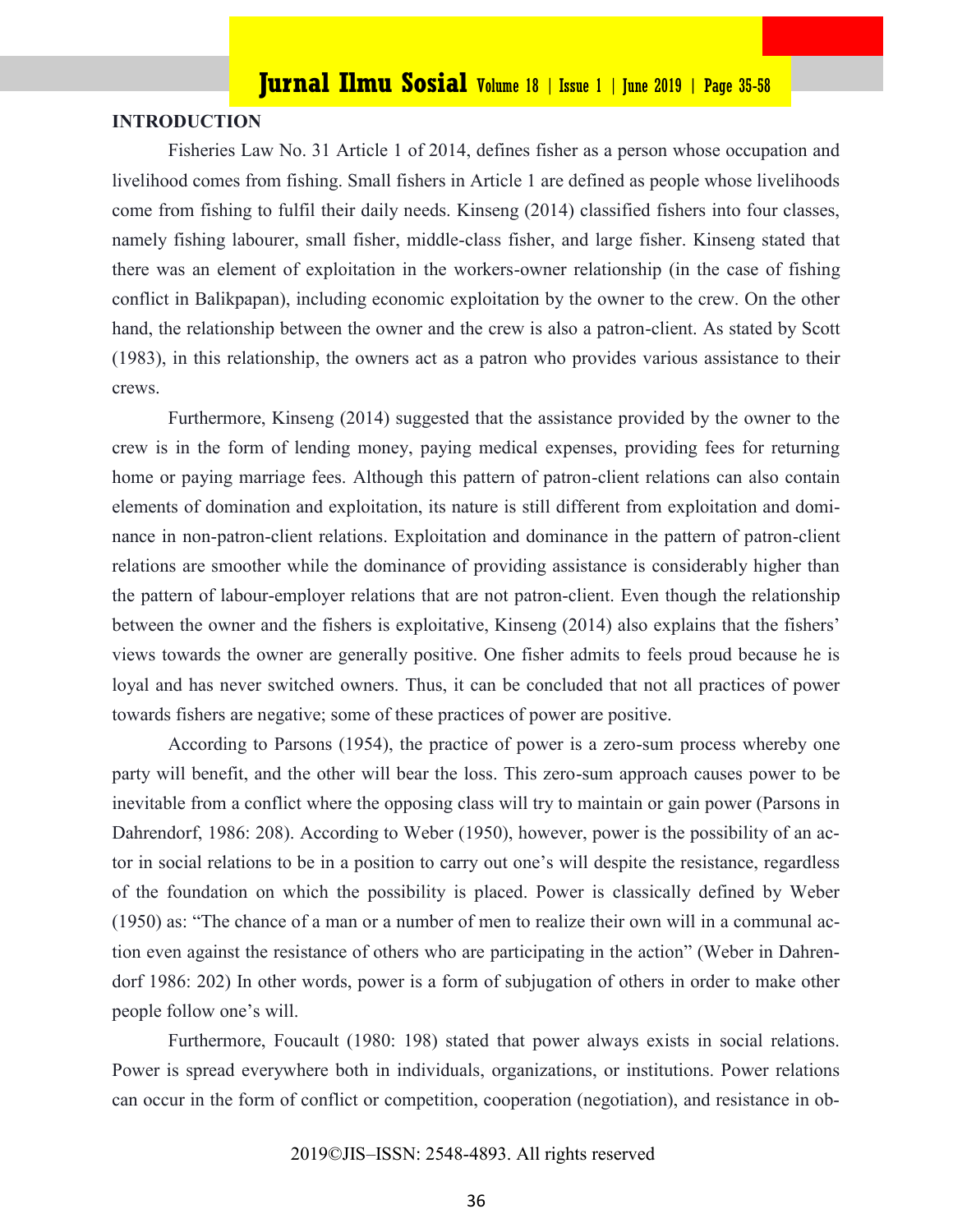taining benefits from resources (Ribot and Peluso 2003, Bryant and Bailey 1997, Scott 1990, and Royandi 2018). Furthermore, the working mechanism of power cannot be separated from resistance; or in other words, where power works, there must be resistance (Foucault 1980: 141, Haryatmoko 2003: 228 and Maring 2010: 19). According to Dahrendorf (1986: 191), human life in society is always based on power conflicts that are not solely caused by economic factors, but also because of the diverse aspects that exist in society.

On the other hand, Dahrendorf (1986) places conflict as something endemic or always present in people's lives. As stated by Suparlan (2004), that in every community, there are potential conflicts since every citizen has an interest that must be fulfiled. In the process of fulfilment, the interests of other communities must be sacrificed (Suparlan in Maring, 2010: 23). Furthermore, Kinseng (2014: 4) explained that social conflicts among fishers in Indonesia to date have often been destructive and violent. In various cases of the conflict, fishers used various sharp weapons, including arrows and Molotov cocktails. They also set fire to the vessels and fishing gear of the opposing fishers. Therefore, conflicts among fishers in Indonesia to date have claimed the property and even the lives of many fishers.

Several studies (state of the art) previously conducted by Wijaya (2014) describe the relations and practices of power in the tourism industry in Bali - a place to receive and practice of power - is seen as truth by various parties. The next study was carried out by Febriyanto (2010), who explained about actors and power relations in mangrove management that were not disorganized and ineffective. When the structural and relational access mechanism is well implemented, businessmen are able to convert mangroves into intensive shrimp ponds. The next study was conducted by Royandi (2018) on interest groups and power relations in the management of Palabuhanratu marine resources. The study suggests that all actors build power through rightsbased access mechanisms, structure-based access mechanisms; and social relations with the basis of capital, market, technology, knowledge, social identity, authority and patron-client authority. Local fishing groups, outsider fishers (Banten fishers), and Javanese migrant fishers try to maintain access, while Bugis ethnic fishing groups try to control access to marine resources. The differences in position among fishers groups lead to power relations among fishing groups in obtaining Palabuhanratu marine resources.

Furthermore, a study conducted by Nurdin and Grydehoj (2015) on patron-client governance in destructive fishing relationships in Makassar explains that this destructive fishing practice is related to the political and social areas of patron-client relations. Subsequent studies were conducted by Conway et al. (2017) which describes the obstacles of symbolic power in the arena of intergenerational family farm transfers in Ireland. This journal presents a detailed analysis of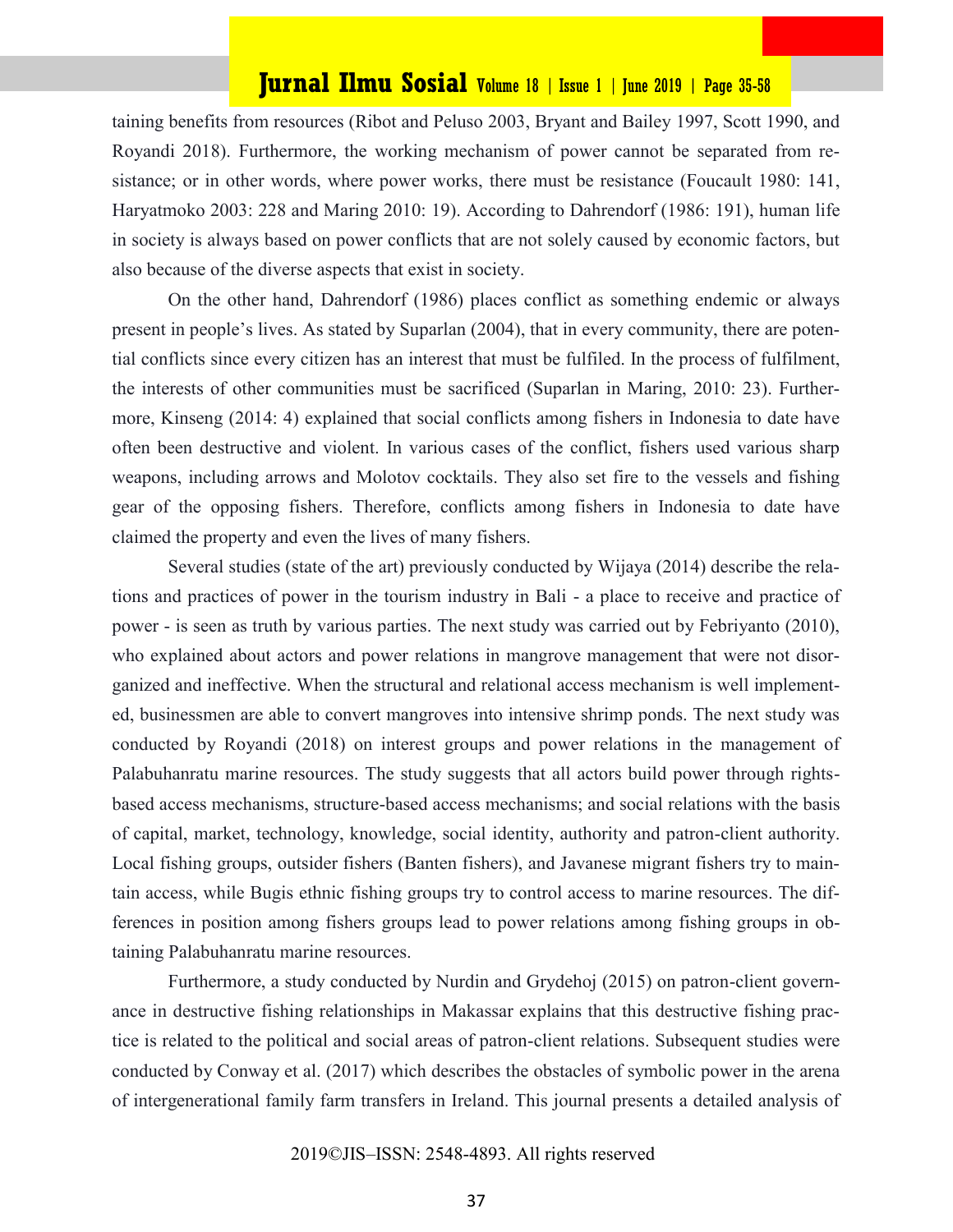the way the older generation promotes and maintains managerial control and their dominance as heads of family farms. The practice of profit-sharing in research conducted by Mulyana (2015) explains that fishers only provide human resources (labour). In contrast, all costs during preparation and operational capture are taken from the gross proceeds before being shared by both parties.

Scott (1981) defines patron-client as the exchange of relations between two roles in an economic bond that has social implications, i.e. the bond between an individual with a higher socioeconomic status (patron) and an individual who has a lower socioeconomic status (client). Patron uses its influence and resources to provide protection and benefits to clients, while clients provide support and assistance, including services to patrons. According to Scott (1981), the characteristic of the patron-client relationship is the existence of inequality in exchange that illustrates the differences in power, wealth, and position. There is an unbalanced relationship between patron-client; a win-lose position, where the patron is in the win position and the client is losing.

Studies conducted by Minnaro et al. (2016) describes the patron-client relationship among the fishing community in facing the scarcity of marine resources. The patron-client social configuration system influences marine resources through exploitation. Their role in the fisheries value chain has also diminished as new regulations, and management policies are implemented. Furthermore, O'neill (2019), argues that the patron-client system is widely used in various rural economies and small-scale fisheries. Research by Njaya and Donda (2011), on the other hand, shows that co-management arrangements are characterized by the uneven distribution of power among different actors, often resulting in the marginalization of fishers. In this new institutional landscape, the perceived roles of key partners, including traditional leaders and the fisheries department, are still unclear, with a combination of positive and negative results.

The Pathmanandakumar Study (2017) states that the majority of fishers are involved in small-scale fishing in Sri Lanka and face difficulties in overcoming the problem of marine populations. Fish stocks decline and threaten the reproductive capacity. If this continues, the livelihoods of poor fishers will be problematic in the future; therefore, there must be a change in fisheries policy. In addition, fundamental reforms must be carried out to manage small-scale fisheries. Small-scale fisheries in Sri Lanka rely heavily on external controls which make the sector unsustainable.

Furthermore, Hamzah (2017) emphasizes that in social interaction, relationships are usually characterized by an exchange process. However, the exchange process is also marked by the unequal control of resources, personal relationships, and mutual benefits resulting in a patron-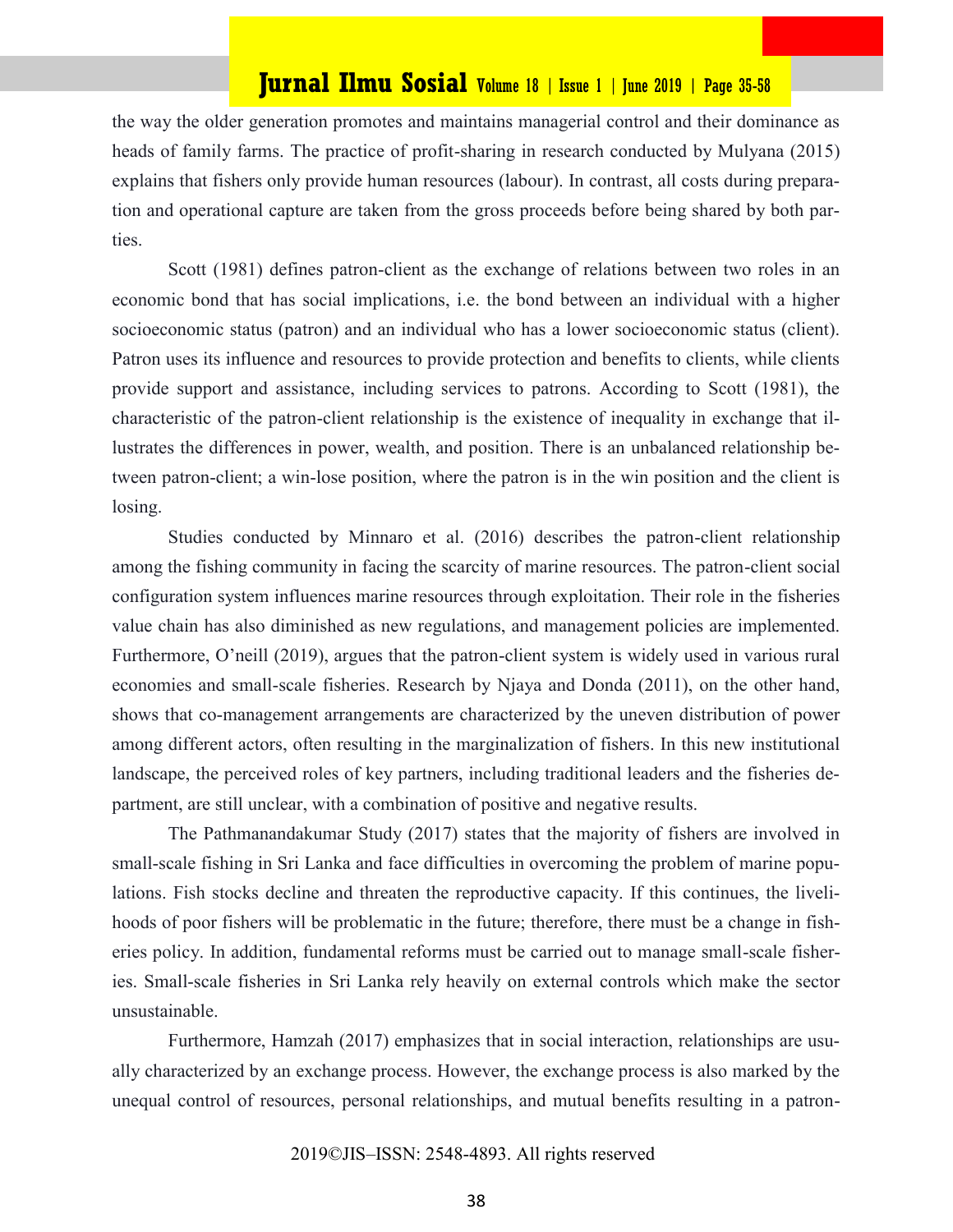client (inferior) relationship. This form of client protector can be an individual or a group. In this relationship, the client recognizes the protector as someone who has a stronger position.

Siswanto's study (2014) explains the fishers' socioeconomic conditions and the marginal position in the structure of fish farming conditions not solely created by the internal factors of the community itself. This condition is also influenced by external factors which have a significant contribution, such as capital power and the failure of local governments to carry out their roles. In the exploitation of fish in the Prigi Bay, for example, state authorities fail to enforce regulations to ensure that the mechanism of free trade markets at fish auctions which attract the interests of all actors in them is reasonable. In addition, his research also explains that fishers are classified based on their fishing gear. Nayak et al. (2014) explain the typology of the process of impoverishment which includes economic exclusion, social marginalization, class exploitation, and political powerlessness as the main mechanisms that accelerate poverty. For this reason, efforts are needed to rebuild; not only in collapsed stocks but in the entire socio-ecological system, including restoring relations between resources and people.

Power always exists in every society, both simple and complex social structures. The practice of power is always attached to individuals since all social relations contain an element of power. The power relationship creates interdependence between shipowners and crew members, as well as between crew members. On the other hand, Neis (1981) study of the fishing community in Newfoundland found that the pattern of class struggle was influenced by the power of the fishers and investors who lent capital to the fishers (Neis in Kinseng, 2014: 33). Plalteau (2016) states if workers are subject to intense organized pressure from below – probably because it is supported by broader political power. Shihara et al. (2017) also suggested that community leaders used the introduction of the Payment for Environmental Services (PES) scheme as an opportunity to strengthen the legitimacy and power that had eroded traditional institutions and dominated them institutionally. Wilson (2015) states that groups in society in decision making are driven by social structures that are still strong.

Some conclusions from the results of previous studies reveal that social practices and relationships can be positive and can also create breakthroughs. Many of the views of the crew members towards shipowners are positive, one of which is marked by the crew which confessed to feeling proud because he has never switch shipowner. Some of the crew members even mentioned that their shipowner was loyal and very considerate. Nevertheless, a dimension of the exploitative-dominative relationship was found between the shipowner and the crew in small vessels in Tegal City. The crew must be fishing every day. This situation happens because the ship-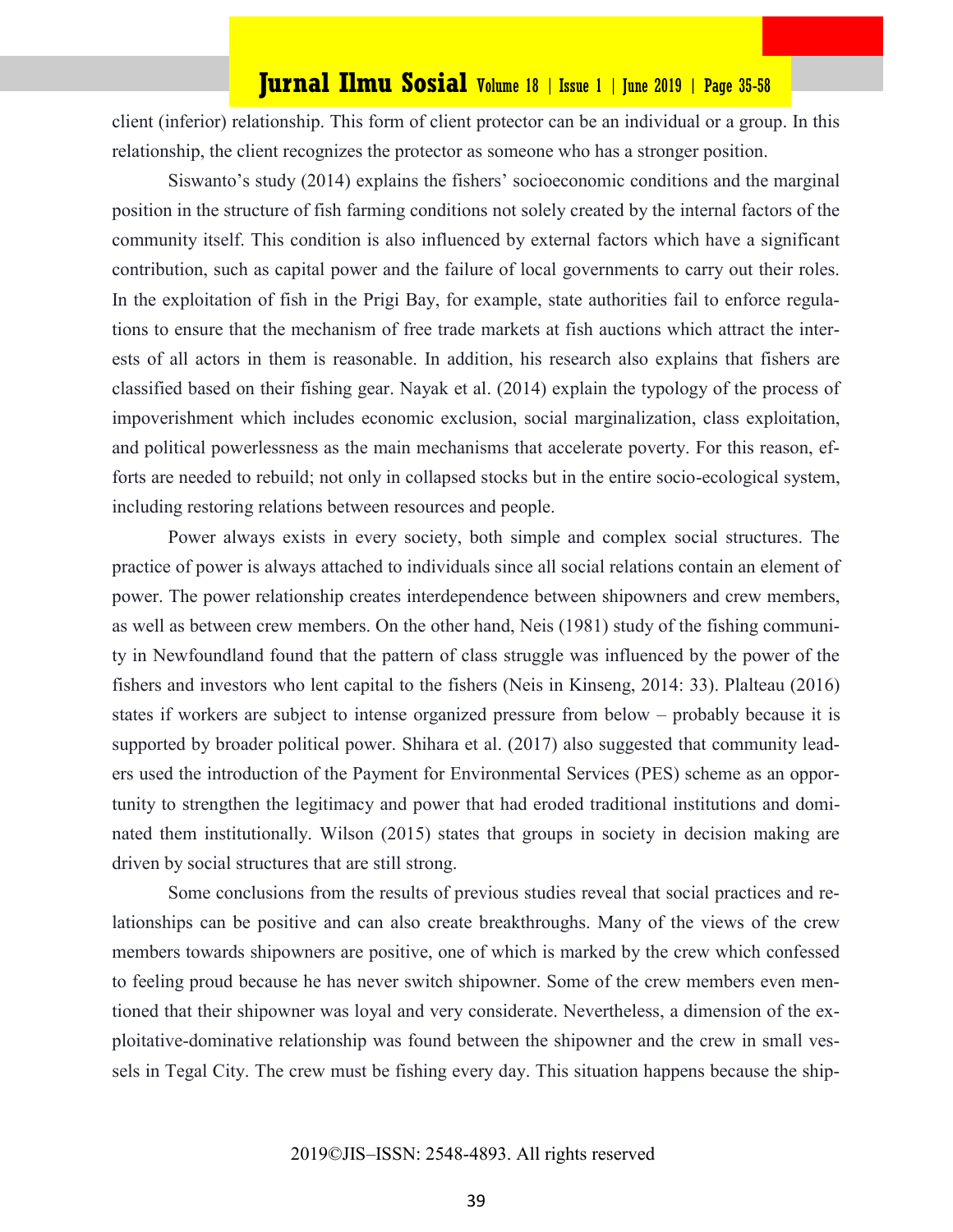owner has a debt to the Bank that must be paid every month. It means that the relationship between the shipowner and the crew is not always patron-client in nature.

One area that has considerable fishing potential is Tegal City. Tegal City is a city in Central Java Province, and some of its people depend on fishing. According to data from the Department of Fisheries and Maritime Affairs of Central Java Province, in 2011, Tegal City ranks third which has the highest value of marine fisheries production in the Central Java Province. Geographically, Tegal City only has a coastline of around 6 km, but it can produce 35,206.3 tons of marine fisheries with a production value of around 218 billion rupiahs. As a comparison, Tegal Regency, which has a coastline length of up to 26 km, is only able to produce 1,269.9 tons of marine fisheries production with a production value of around 7 billion rupiahs.

The novelty of this research lies within its aim to find out how social interactions and power practices between crews and shipowners of small vessels using mini bottom trawls fishing gear. The study was conducted in Muarareja, West Tegal District, Tegal City, Central Java Province. Muarareja fish auction is an auction site for small fishers. The majority of fishers who performed auction at the Muarareja fish auction are daily fishers; as for weekly fishers, the fish auction is conducted at Jongor Port. Jongor Port is one of the major fishing auction sites for fishers which use trawl, purse seine, and gillnet fishing gear; although more dominated by fishing trawlers. Therefore, based on the explanation above, this topic becomes essential to study.

#### **RESEARCH METHOD**

The research was carried out starting from the beginning of July 2018 as a preliminary assessment while the research continuation was conducted in early December 2018 until March 2019. The research was conducted with a qualitative approach using a case study strategy. Irwan (2018) explains that social reality is a phenomenon whose existence is determined by other social phenomena (interrelated variables) and its existence can be described as symbols that have been determined in society. Problems in society can not only be explained through constructivism, but there are social phenomena that need to be explained in other paradigms, such as the positivism. The data sources in this study are primary and secondary data, which obtained through 1) field observations - researchers observe various activities such as fish unloading activities, selling catches, the auction process of catches, and social activities carried out at the study site; 2) indepth interviews with fishers informants from the City of Tegal, specifically at the Muarareja fish auction; 3) in-depth interviews with shipowners, crews, captains, and machinists on small vessels; 4) Focus Group Discussion (FGD) with crew members; and 5) secondary data collection includes shipowner data reports, catches, regional statistical reports (urban demographics and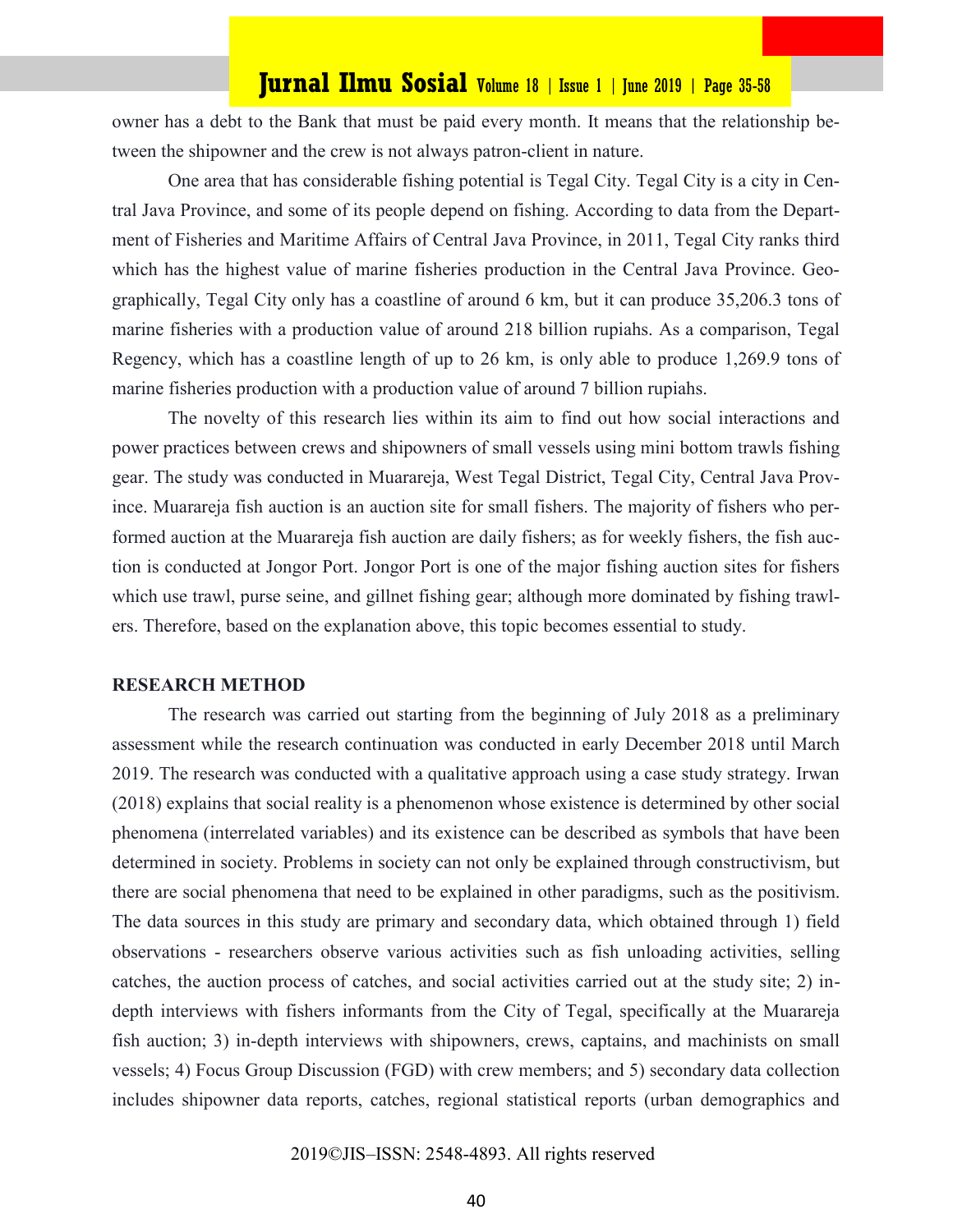monographs), and other relevant documents. The selection of informants is made using purposive sampling technique. The data source was chosen based on specific considerations, namely between the owner of the small vessel, the owner and the crew, and between the crew of the small vessel with a total of 14 informants and the individual as the unit of analysis. After all data and information have been collected, qualitative-descriptive data analysis is then carried out through three stages, namely data reduction, data presentation, and verification (Creswell, 2016: 253). The data reduction process has been carried out since the researchers were in the field. The data presentation stage is used for drawing conclusions; this stage can be in the form of an analysis matrix, picture chart and analysis table. Then, conclusions can be drawn from existing data and then field verification can be carried out.

#### **RESULTS AND DISCUSSION**

The potential of Tegal City's fishery resources is dominated by capture fisheries activities that operate in coastal and offshore waters. This fishery activity is supported by 3 marketing facilities in the form of fish auctions (Pelabuhan fish auction, Tegalsari fish auction and Muarareja fish auction) which makes fisheries in the Tegal City well-developed. The fish auctions in the City of Tegal anchoring various vessels such as a small traditional fishing boat, gillnet, trawl, and purse seine which unload the catch. These fish auction sites encourage the development of fish trading business activities, including the fish processing industry.

Small fishers in Muarareja mostly use mini bottom trawling fishing gear. However, during the wave season, some fishers turn to trap fishing gear. Trap (*Bubu*) is a special fishing gear used by fishers to catch abundant crabs during the high waves. One of the crew members interviewed about how the life of small fishers in Muarareja was KH. The fishers who have been fishing for ten years said:

"... A fishing trip usually takes one week, after then, we return to land. Our fishing area, the small fishers, are around the north coast (*Pantura*). The work of settling residents here is only as fishers. I and other fishers do not have any other job besides being a fisher. If it is high wave season, or if it is not the season of fish, I usually do not work at all or are unemployed and wait until the season returns to normal. There are also many other fishers is unemployed like me during the high wave season. The fishers here usually go to the sea ten times a month. The fishing gear used are mini bottom trawl and fish traps to catch small crabs. The catches obtained are shrimp, squid, anchovy, bloated fish, and mackerel. I have four family members; my two children are no longer in school and help fishing ..."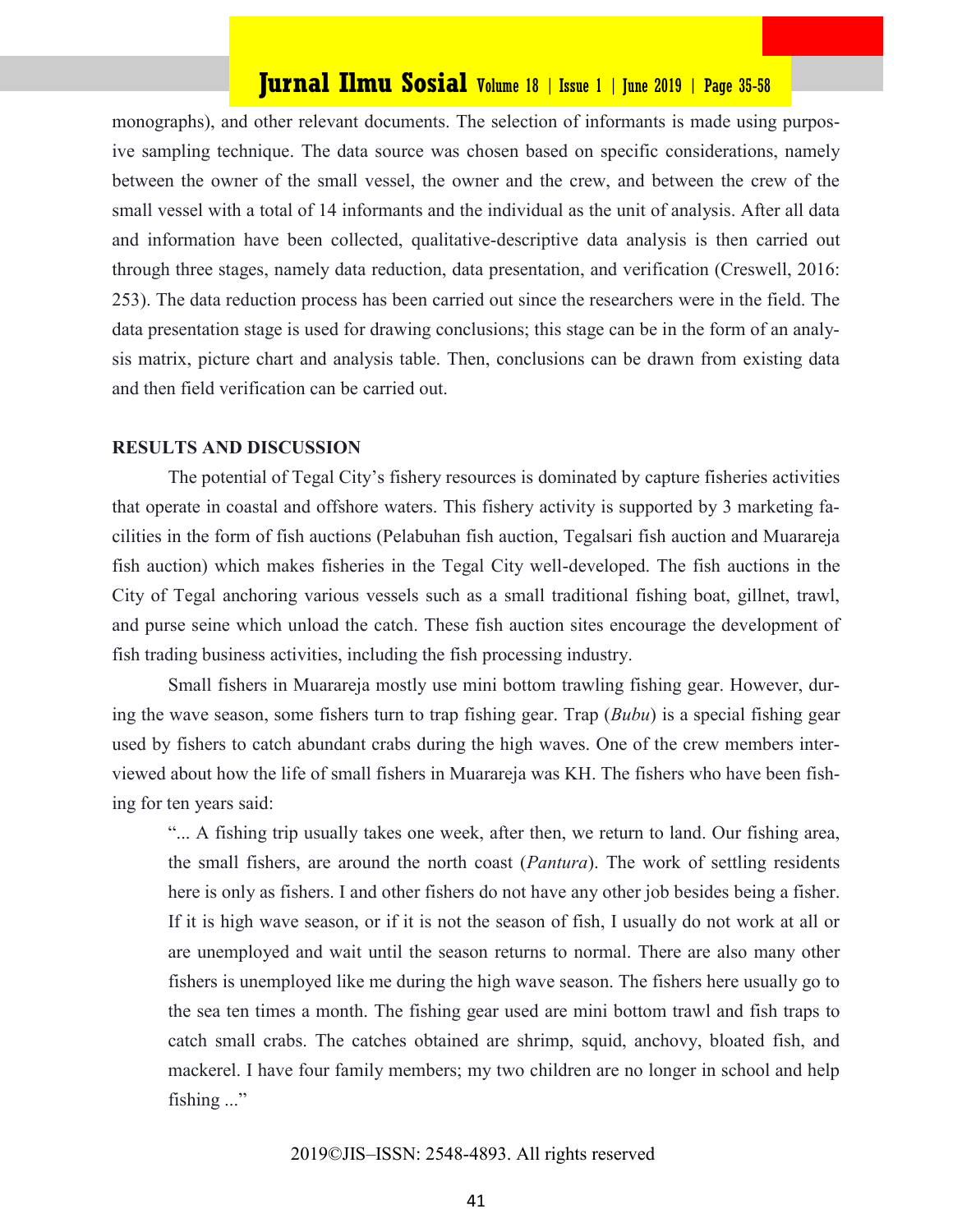Capture fisheries activities operate in coastal and offshore waters. Fishers in Muarareja are small fishers with the division of fishing time as daily fishers and weekly fishers. A daily fisher usually goes to the sea in the morning after the dawn prayer and returns in the afternoon. Daily fishers will unload the catches at the Muarareja fish auction and directly auction the fish; some sell directly to fish auctions, but some sell it to the middleman. For weekly fishers, however, they usually carry out fishing operations for a week to two weeks. For weekly fishers, the factors that determine their length in the sea are supplies such as fuel (diesel), ice blocks, and food. The catches of daily fishers are small crab, puff, mackerel, and shrimp for shrimp paste; whereas the catch for weekly fishers in the form of goldband goatfish, Japanese threadfin bream, anchovies, *pirik* fish (*Lagusia micracanthus*), squid, and crab. To see the social interactions of small fishers, researchers will describe portraits of the daily lives of fishers such as the daily fishers and weekly fishers' activities below.

Capture fisheries activities operate in coastal and offshore waters. From the results of field observations, fishers on ships over 20 GT conduct fishing in the Kalimantan and Sumatra regions and other areas outside the Java Sea; fishers on vessels with sizes below 20 GT do fishing in the waters of Tegal City and surrounding areas. These observations are also in line with the results of research conducted by Rohayati (2017) on the distribution of fishing areas to fishers in the city of Tegal. Fishers in Tegal City consist of a shipowner and crew. The most significant number of fishers in Tegal is dominated by fishers with 11,928 people while shipowners number 630 people.

Work as a fisher is not a derivative job from the family. These fishers come from various regions. However, because they live near the sea, they go fishing like everyone else. The activity of daily fishers begins with going to the sea in the morning when the sky is still dark. One of the daily crew members questioned about the activities of the daily fisher is KI, who has been a fisher for 35 years:

"...Each fishing trip consumes up to 130 litres of gasoline. The trip takes about one hour from the port. Because this is a small vessel so (I) only looking for fish near the seaside. Usually, when you have lots of fish, you can get a quintal of fish. Since it is a small vessel, it cannot fish for up to three to four days. Small vessels of 8 GT like this can only be used daily. If it is peak season, the income per day can cover supplies and can be used for saving. However, if it is not fish season (low season), even to purchase the gasoline is not enough..."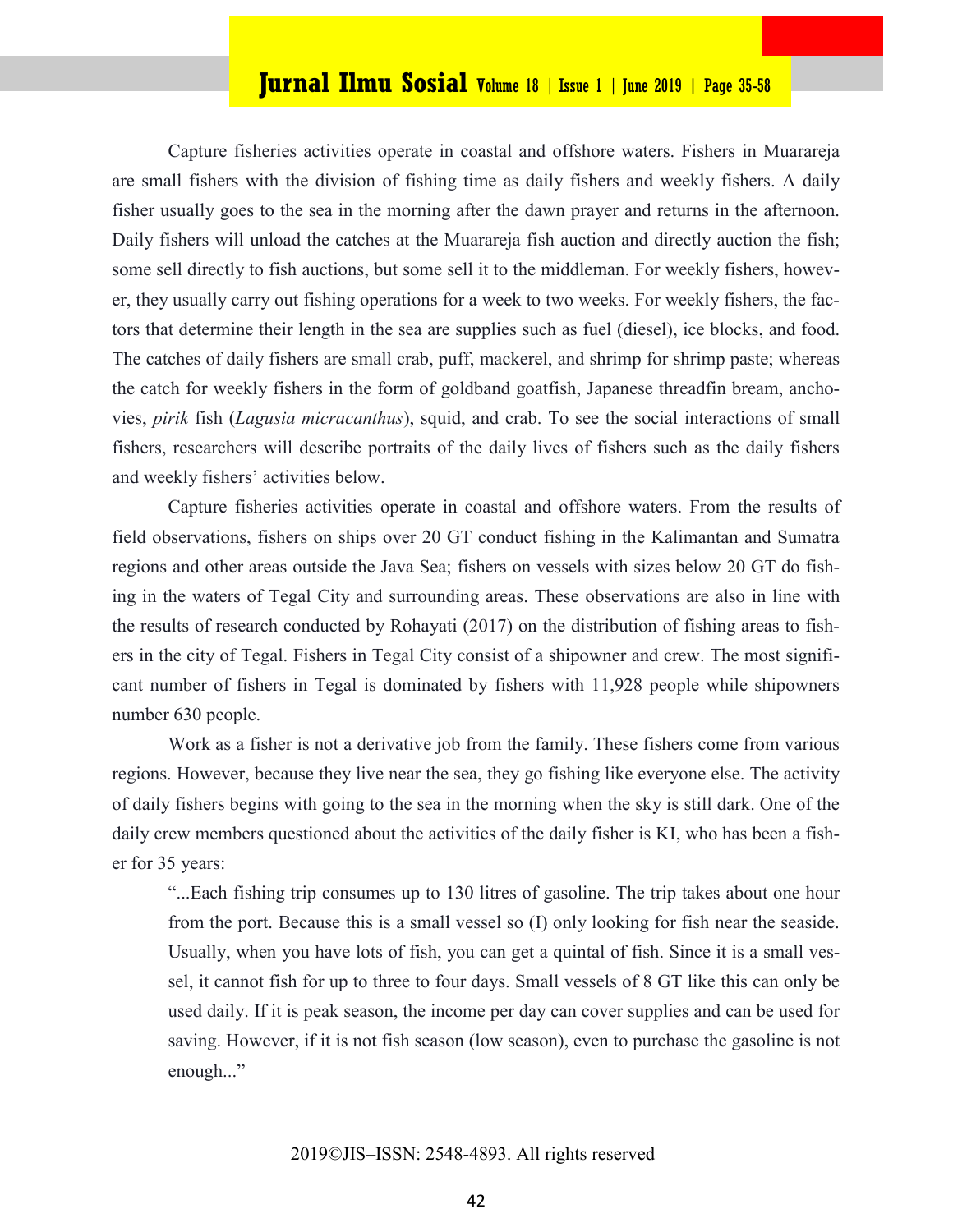Many crews depend on their daily incomes. The daily fishers are dominated by old fishers. Their ages ranging from 50-60 years, and have long fishing experience. However, some daily fishers are still young. They followed their parents to become daily fishers. Young crew members work on large vessels with trawl, purse seine, and gillnet fishing gear that take fishing trips for up to two months. The daily fishers who depend their lives on the results of today's capture must also meet many needs apart from basic needs. These fishers also almost all have dependents of children who are still in school or grandchildren to be funded by their school needs. Many of these daily fishers also invite their children to join fishing to help make ends meet. Some of these daily fishers only have one house that is occupied by several families such as father and mother, the first son who is married, the second son who is also married and other children.

The daily fishers, both young and old, have no experience other than fishing; if not fishing, they do not have other work to do. The wives of these daily fishers work as housewives. That is, they do not have jobs that generate income. Some of them open stalls in front of their houses, others work as washing workers. For their daily food needs, their husbands usually carry a small amount of fish to eat at home; even then, if the shipowner gives a little catch to his crew. If in one day the crew does not work, it will be difficult to meet food needs. The crew does not have a guarantee to borrow money from the Bank; so they do not have the capital to buy their ship and continue to depend on the shipowner.

Many of these fishers are only able to provide education to their children until junior high school; because they do not have the cost of continuing higher education. After completing middle school, their children will usually join fishing. When they are old enough and have the experience, they will work as crews in fishing trawlers. The daily fishers are very proud if their children can work as crew in fishing trawlers because fishing trawlers in Tegal City have a pretty good income. For fishing trawlers, once a month of fishing, the crew can get a net income of approximately Rp10,000,000.00; thus unsurprisingly, their parents are very proud if their children managed to become crew on a fishing trawler. Many of the fishing trawlers who have worked diligently for years and are saving their income can buy a small vessel with a size of 5 GT and become daily fishers with status as a shipowner. However, there are also some children of daily fisher crew who help their parents join fishing to become crew members on other people's vessels.

Daily fishers do not have a fixed standard of rest. They usually do not have time to rest except when they take themselves out; they fish every day. The shipowner also joined fishing with two other ships. Usually, daily fishers are relatives of the shipowner itself; but many daily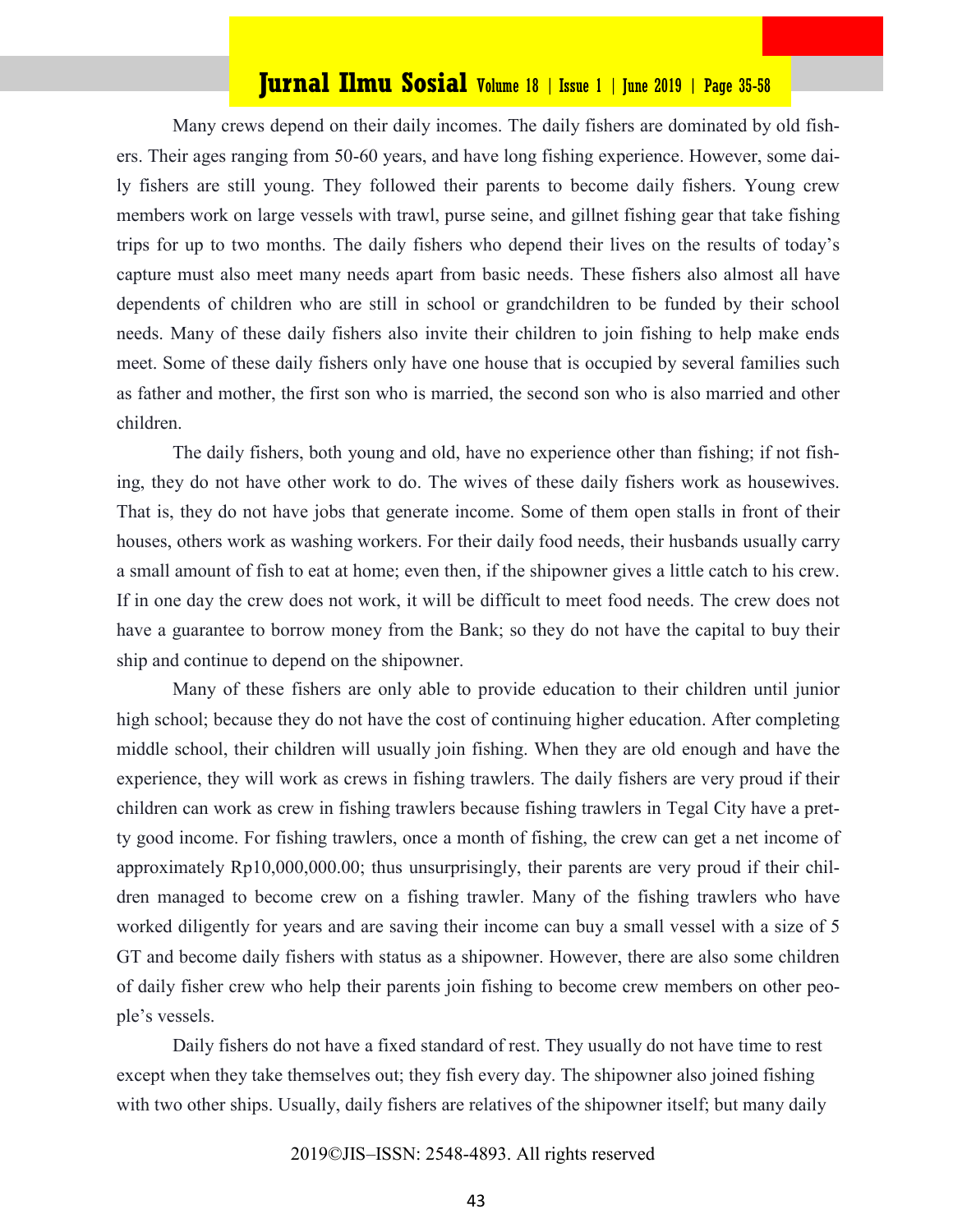fisher crew members are Muarareja residents. One of the crews in Muarareja is a hamlet (RW) leader who has been a fisher for 28 years. When he asked about how fishing duration and rest time for daily fishers, he said "... the daily fishers rarely have time to rest, because if we do not fish, what we can want to eat? How can we be able to pay debts to the Bank or the middleman?"

Based on the results of the study, we obtained daily fishers income data in Tegal City, detailed in Table 1 below:

| <b>Season</b> | Income per trip (Rp) | <b>Information</b>     |
|---------------|----------------------|------------------------|
| Peak          | $300.000 - 500.000$  | Catches reaches 100 kg |
| Transition    | $50.000 - 150.000$   | Catches is only 30 kg  |
| LOW.          | $20.000 - 50.000$    | Catches is only 8 kg   |

**Table 1**. The average daily income of small fishers in Tegal by season

#### *Source: Processed Primary Data*

The average daily income of small fishers in Tegal City during peak season reaches one quintal. However, in the transition season and low season, the income obtained only reaches 2-5 basketball and can even get 8 kg. Kinseng (2014) states that conflict is a social relationship among social actors characterized by conflict or strife and anger - whether expressed openly or not - in order to achieve each other's desires or goals. Furthermore, he explained that if disputes or disputes and anger were open, he was in the category of open conflict; if disputes or disputes and anger are hidden or closed in nature, they fall into the category of latent conflict. In addition to being angry, social relations are generally also characterized by feelings of displeasure and even hate one another.

The competition among fishers is happening, even between the crew on the ship that often conflicted. Conflicts that occur are usually because one of the crew feels that the other crew is lazy at work, even though the distribution of their results will be equal. However, usually, this does not last long. If the conflict continues among the crew, the captain will act as an intermediary between them and resolve the conflict. Usually, the captain will give advice first; but if not heard, the captain will stop the crew.

Based on the basis of the formation of conflicting fishing groups (conflict groups), Kinseng (2014) divides conflicts among fishers (internal conflicts) into three categories namely: (1) class conflicts, occur between different fishing classes, for example between labourers and the owner and among the small fishing class and the big-capitalist fishers; (2) Identity conflicts, occur between primordial identity-based fishing groups such as ethnicity and origin, or often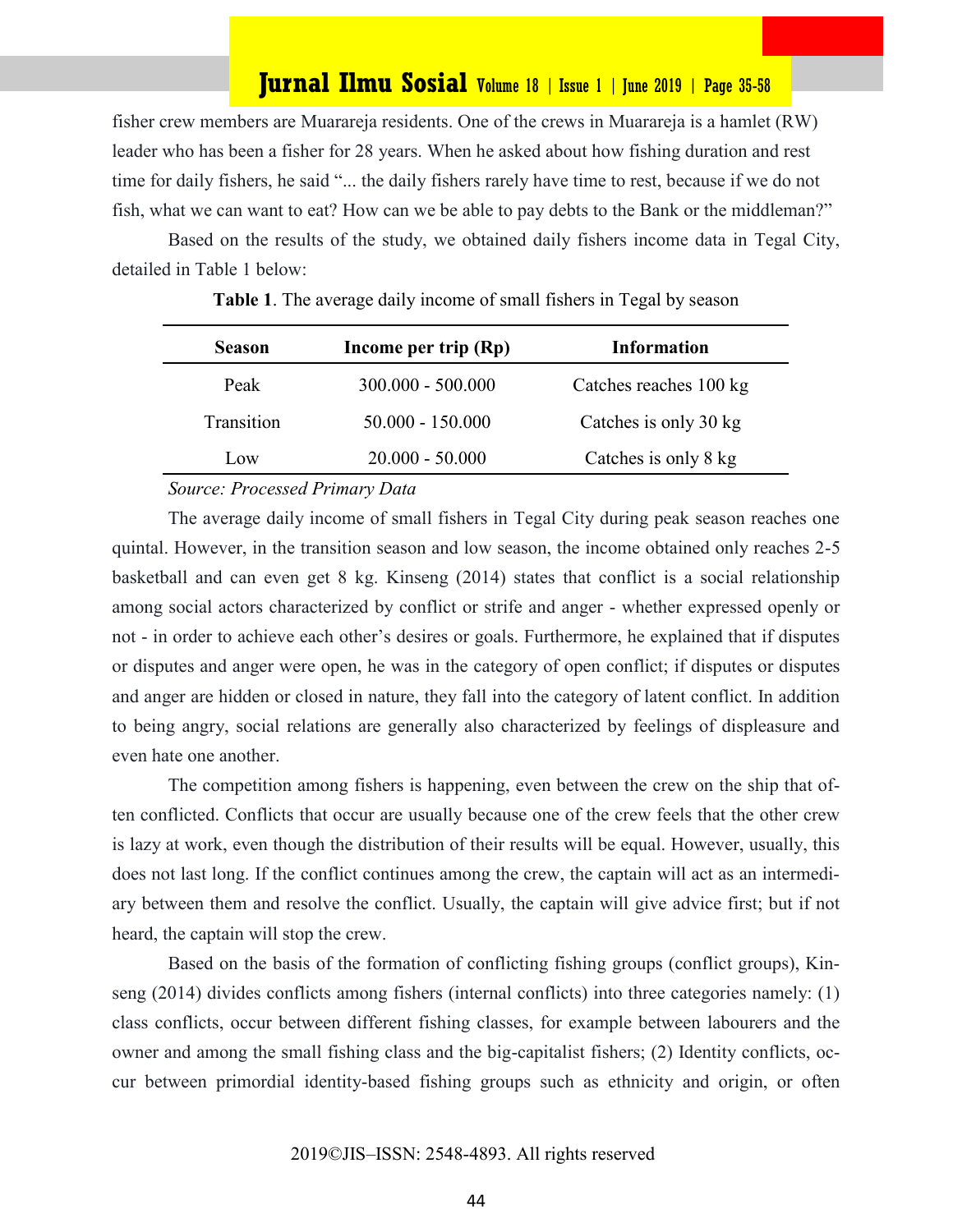known as local versus migrants. In addition, religion can also be used as the basis for the formation of this primordial conflict group; and (3) fishing gear conflicts, namely one that occur among groups of fishers based on different fishing gear but at equal levels. Referring to that category, conflicts that occur among fishers in Muarareja include class conflicts and fishing gear conflicts.

Potential conflicts often faced by small fishers in Muarareja are arguing with other fishers, both small fishers and big fishers. For small fishers, conflicts are usually triggered because of the fishing zone issues among fishers. This dispute caused the fishers' catch in the same fishing zone to decrease. In addition, small fishers often damage each other's fishing gear when they are in the same fishing zone. Furthermore, the trigger for conflict between small fishers and big fishers is because the fishing gear of small fishers (mini bottom trawl) is damaged by large vessels. When large vessels pass through the fishing grounds of small fishers, small fishing nets get stuck on large vessels. As a result, the net is damaged and cannot even be used anymore. This destruction triggers a conflict between small fishers and big fishers. When large fishing boats damage the fishing gear of small fishers, the ship does not want to replace the damaged fishing gear. One of the shipowners from the Daily Fishers who was questioned about the conflict among fishers is Sutiman who has been a fisher for 30 years saying:

"... Conflicts among ships is inevitable. If at sea, it is usually caused by the capture area and the net which stuck in another ship, whereas they do not want to compensate. If it is lightly damaged, repairing the net would require around Rp200,000 - Rp500,000.00; if it is fully damaged, it will cost around Rp4,000,000.00. Sometimes it triggers a conflict among ships and between fishers to the point of fighting in the sea. Just imagine if the net is damaged by someone else, but they do not want to replace it. Of course, it will incur a loss, the result is nonexistent plus he cannot fishing since the net is broken..."

The form of resistance carried out by small fishers when their nets are damaged by throwing stones at large ships causing disputes. Large ships, however, do not remain silent; if the fishing boats are in conflict, it is not uncommon for large vessels to push the small vessels. As a result, the small vessel will be severely damaged. The same resistance is also done among small fishers. When they conflict, the form of resistance is also in the form of throwing stones at ships that are considered to cause chaos and also fighting among fishers, which causes the fishers injured. This situation is in line with what was stated by Kinseng (2014: 4), which explains the social conflicts among fishers in Indonesia to date are often destructive and violent. In various cases of the conflict, fishers used various sharp weapons, including arrows and Molotov cocktails. They also set fire to the vessels and fishing gear of the opposing fishers. Therefore, the conflict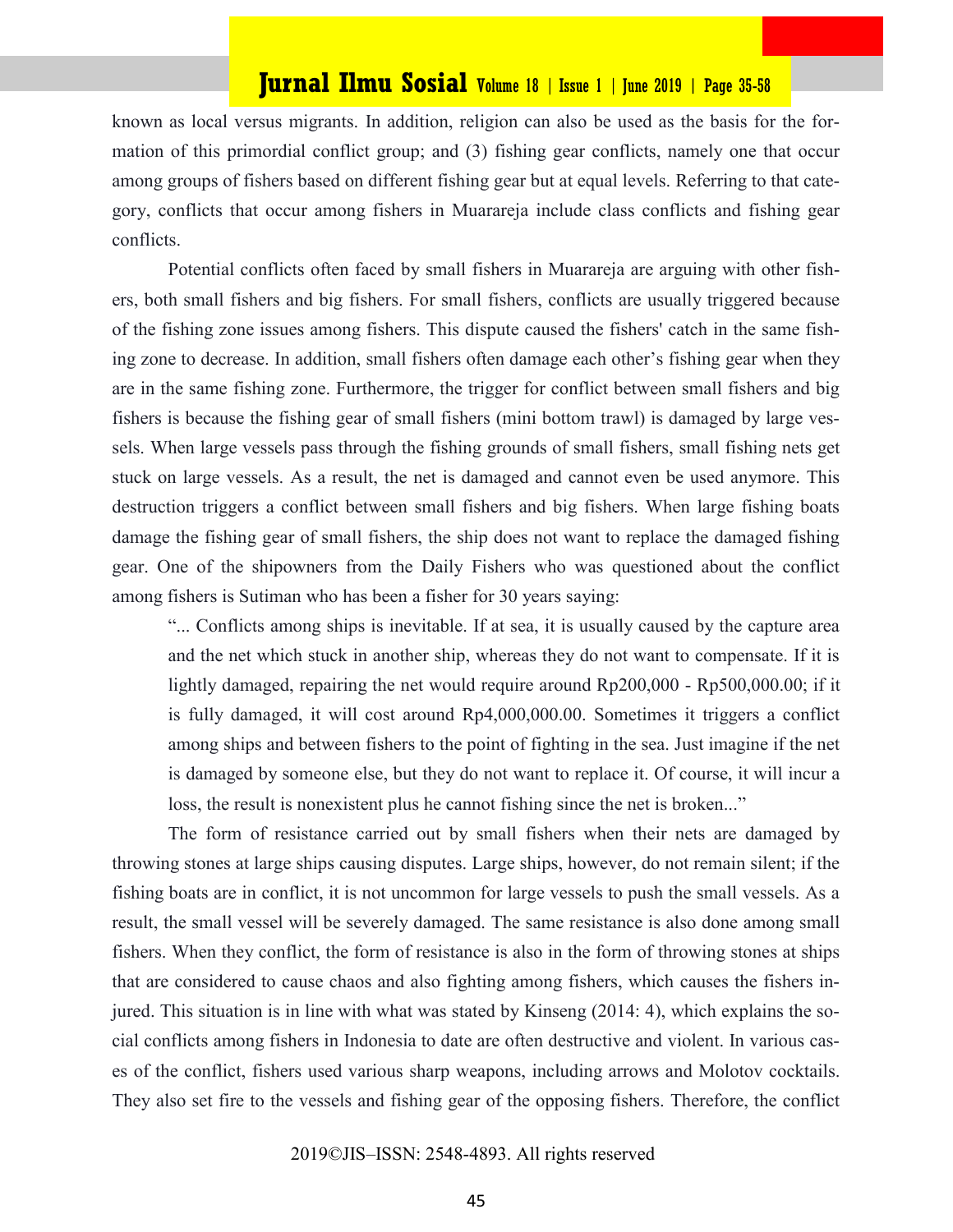among fishers in Indonesia to date has claimed property and even human lives that are not insignificant from the fishers.

Weekly fishers are dominated by young fishers; their age ranges from 30-40 years. Many of the crew members already have family dependents, but some do not yet have dependents. The difference between daily fishers and weekly fishers is in their rest time. The daily fishers have almost no particular break time unless the fishers take their days off. Weekly fishers still have about three to four days of rest after returning from fishing. After resting, they went fishing again. Break time is used to gather with family and also help prepare supplies for the next trip. Many of these weekly fishers are not local Tegal City fishers; they come from various regions outside Tegal City such as from Brebes, Cirebon, Indramayu, Lamongan, Karawang and also from various other regions. They use their day off by returning to their respective regions and will come back to Tegal City when the fishing schedule has been determined.

The members of the weekly fishers' ship who are mostly young have two to three children. The same thing is also found for the work of their wives. The crew members wives only worked as housewives; all household needs depends on working as crews. For weekly fishers, shipowners usually do not participate in fishing operations. The captain is shipowners' righthand man. However, the shipowner continues to provide supervision; for example, during loading and unloading or when departing, the shipowner is in the field to monitor and taking care of his crew needs. If a shipowner from the daily fishers doubles as a captain and meets with his crew every day, shipowners from the weekly fishers are not as frequent as the daily fishers in meeting the shipowners. Weekly fisher crew will meet shipowners when they are on land because shipowners do not join fishing. When on land, shipowners also often come to the field to see their ships. The shipowners also repair ships or repair damaged nets along with other crew members.

The relationship between the shipowner and the crew in the small vessel is binding. This binding relationship is because the shipowner will provide various forms of ties such as loans, assistance, and also awards to the crew so that they continue to work with the owner. Giving awards in the form of more income, in the form of money that will be given to the crew if they get more catch than the previous. In addition, the owner also provides assistance to the crew who need loans. This assistance was given because the owner wants to bind the crew to continue working on the owner's ship since the crew on the weekly fishers can also choose to work on the weekly fishers or work as a crew on the fishing trawler. The difficulty of getting crews makes shipowners provide various assistance to the crews; this is because the crew can choose to work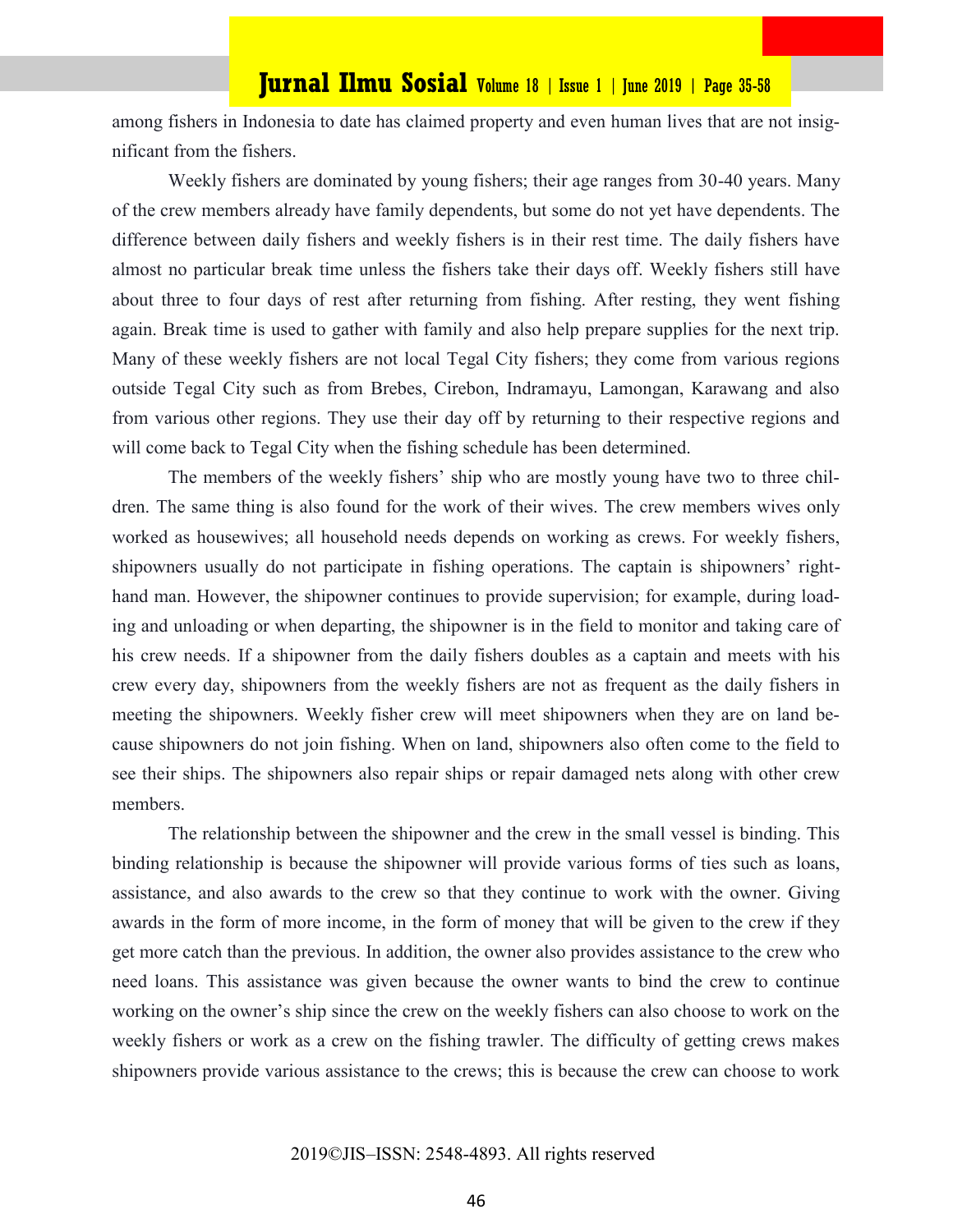with the desired shipowner. If the crew feel uncomfortable working in a ship's owner, they will move to find a new shipowner.

Similarly, the captain can freely choose to work on another owner's ship. Therefore, the crew got a significant "power" and relations to the owner. The practice of power exercised by crews against shipowners can occur because of the existence of large fishing trawlers who need more crew members. Therefore, the crew on a small vessel can choose to work with other vessels. In terms of income, fishing trawlers get more income than daily fishers or weekly fishers. However, they will be difficult to gather with the family since fishers trawlers were fishing for up to two months.

Fishers in Muarareja are divided into shipowners, captains, machinists and crews. The size of the ship is also very diverse ranging from the smallest 5 GT to 20 GT using mini bottom trawling fishing gear. Some shipowners also go fishing with other crew members; the shipowners usually also serve as captains on their ships. The shipowners who join fishing are those that only own one to two vessels. The shipowners who have more than three vessels do not participate in fishing. The shipowner will find a captain to replace the shipowner. One of the shipowners who also serves as a captain in Muarareja is KN, who has been a fisher for 33 years:

"... In Muarareja, since the size of the gross tonnage of the ship is not inadequate, many owners also go fishing. The shipowners who have one to two ships are still fishing. However, if the shipowner already has more than three ships, the shipowner is no longer join fishing. They usually looking for another captain to lead the ship. Even if there is a shipowner inside the ship, the captain retains full control; the ship is the responsibility of the captain. However, when on land, it is the responsibility of the shipowner. When shipowners join fishing, cooperation is still carried out with other crew members. No feeling of shy or anything; the most important thing is to have is strong solidarity, helping each other on the vessel ..."

Furthermore, RW also explained how the activities before leaving for fishing and after returning from fishing for weekly fishers:

"... Each trip is usually taking one to two weeks. Usually, the duration for fishing is determined by the amount of diesel fuel carried. If there is still much fuel, I still fish; but if the diesel fuel runs out, I go home. Even so, there are also shipowners who provide a benchmark for fishing; for example, fishing is only allowed a week including brought supplies for a week only as well. Furthermore, the resting period after fishing usually takes two days or more, then depart fishing again. While on land, the activities carried out are repairing nets, repairing ship engines and preparing for the next supplies that will be taken to the sea for the next week..."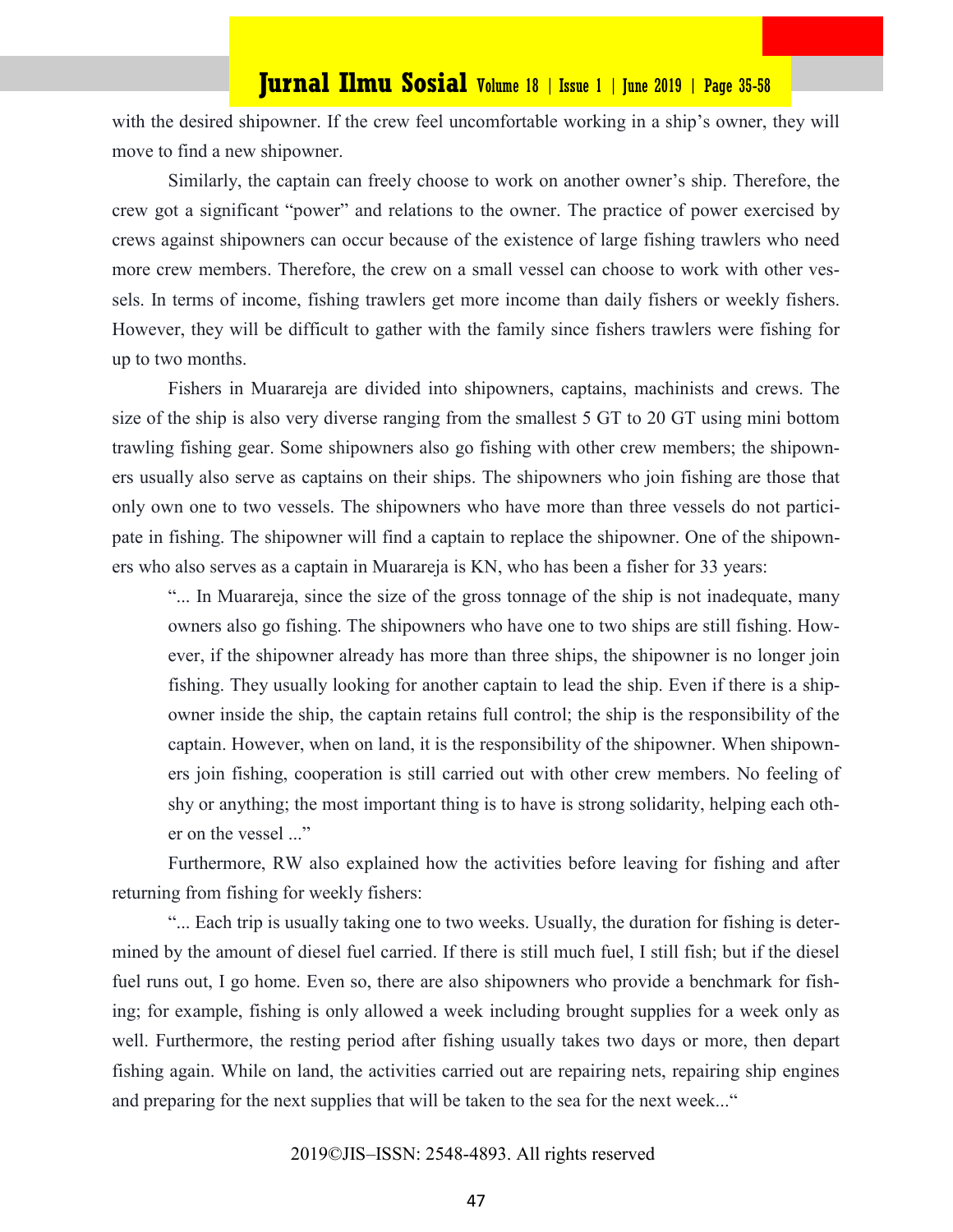For weekly fishers, they usually spend two to three days to rest. In addition to resting, this time is used to help prepare supplies to be taken for the next fishing trip and also to repair damaged vessels or nets. Next, the shipowner determines where to sell the fish. The fishers can choose freely where they will sell the catch they get if they do not have a debt to the middleman. Usually, fishers will choose where the highest price is between the fish auction and the middleman. However, if the owner has a debt to the middleman, he/she is obliged to sell at a predetermined price. This condition will continue until their debt is paid off. In Tegal, fishers only need to pay their principal debt without interest. Based on the results of the study, the weekly fishers income data obtained in Tegal City are detailed in Table 2 as follows:

**Table 2**. The Average Weekly Income of Small Fishers in Tegal by Season

| <b>Season</b> | Income per trip (Rp)    |
|---------------|-------------------------|
| Peak          | $5.000.000 - 7.000.000$ |
| Transition    | $2.000.000 - 5.000.000$ |
| Low           | $200.000 - 500.000$     |

 *Source: Processed Primary Data*

For each fishing trip, fishers usually incur costs for supplies of as much as Rp1,000,000.00 up to a maximum of Rp5,000,000.00 for weekly fishers. After returning home, sometimes income can reach Rp7,000,000.00 after deducting supplies. However, sometimes a small income even in some fishing trips never generate income. Therefore, many fishers who have gone fishing then returned with no results even for only a week. They worry about being in vain; the supplies had run out but nothing. Moreover, if the supplies are not enough so before the supplies are finished, the fishers go home first.

When the low season comes, many fishers are unemployed because the fishers have no other ability besides fishing. When not fishing, their activity is repairing damaged nets and also repairing ships. After the low season had passed, the fishers left to operate again. The crew in the low season will also stop working. They will help the owner repair damaged ships and nets. However, it is different from daily fishers, even though the waves are high and the low season comes they will still go fishing.

For profit-sharing, if a shipowner joins fishing, the shipowner will get his share. For example, when leaving for fishing supplies issued as much as Rp1,000,000.00 after returning from fishing to get a sale of Rp3,000,000.00 then the results are reduced by the amount of supply capital until the remaining amount of Rp2,000,000.00. This income is then distributed to the owner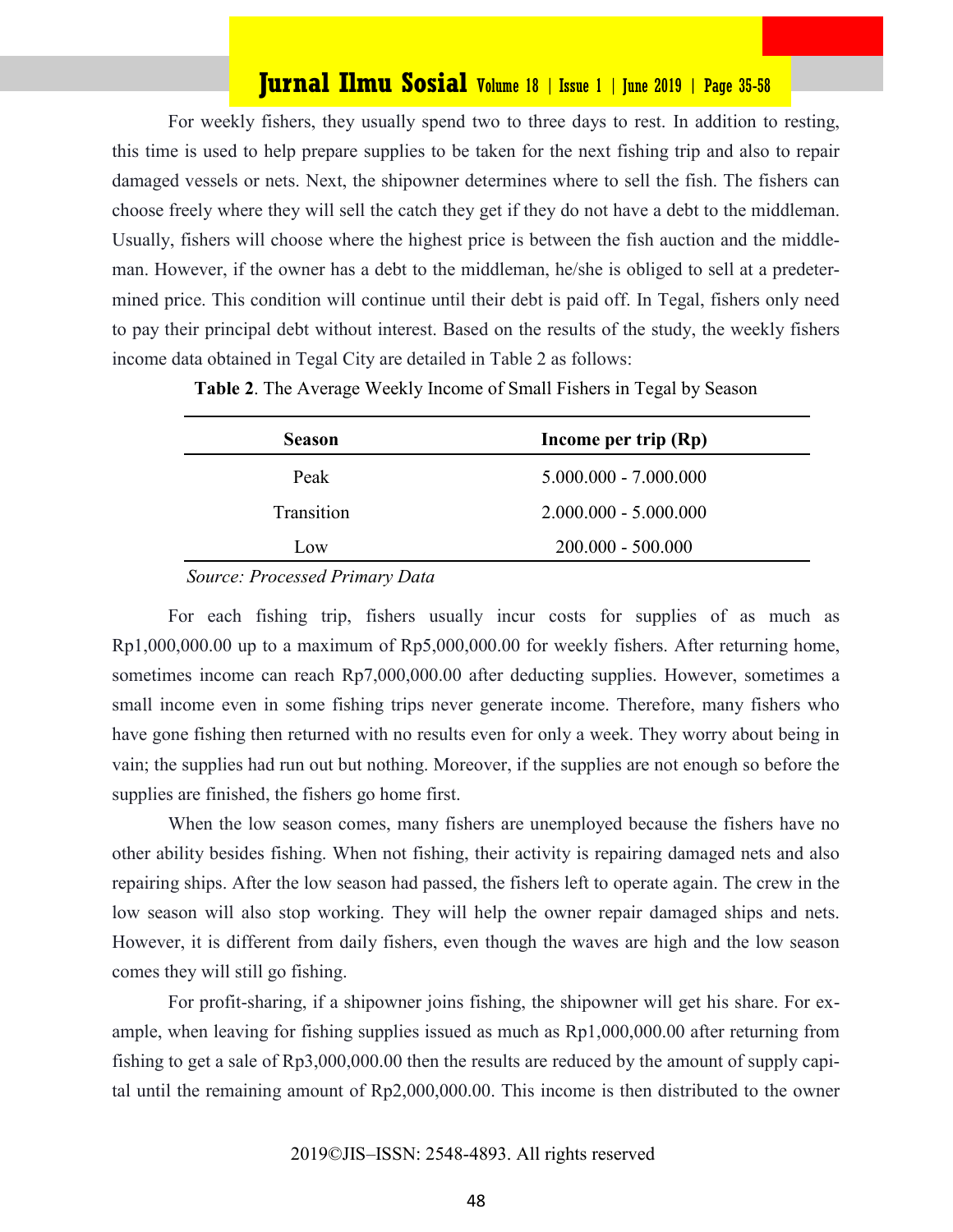in the amount of Rp1,000,000.00, and the remainder is distributed to the crew. If the captain of the ship is not a shipowner, the captain will get two parts, one part of the profit-sharing with the crew and another part of the shipowner.

Conflicts among fishers continue like a competition between ships, between fishers, or even between crew members who are always there. The conflict is most likely to occur because one fisher was jealous of seeing another fisher. In this case, jealousy can come from the income of other fishers who are higher than their income or because other fishers buy new equipment for their ships. The catch of these fishers is more than usual with the sale of more expensive compared to other vessels. These problems are the source of jealous conflict among fishers. As a result, a lot of theft was carried out on the ship's equipment that had just been bought by the fishers such as the keys to machine tools, fishing gear, and even fuel from the ship.

Before going fishing, fishers usually prepare all the supplies that will be brought such as fuel, ice cubes, and vessel engine equipment as well as supplies that will be carried while fishing. After everything is finished, the shipowner and the crew will leave the ship at the port and return tomorrow at the designated time of departure. However, on the day of departure, many supplies were lost; ship engines are damaged even the glass of the ship is damaged so that it cannot run. If the theft of the provisions is known at the beginning, fishers will not go fishing. However, if the theft of diesel fuel, ice cubes, and other supplies are only discovered after the ship departs, it will be troublesome. Running out of fuel while in the middle of a trip caused by theft will make it difficult for fishers to continue fishing trips. These incidents are still often encountered today, as stated by SN:

"... The problem of jealousy towards others will never go if we are never grateful. Moreover, this fishing community is not educated people. Therefore, their mind is still shallow and easily emotional when their friends get a fortune. If you think about it, everyone's fortune has been arranged. It is just that, as a human, certainly many people are not grateful for life ..."

Meanwhile, some fishers stated that fellow small fishers must help each other. If there are fishing boats that run out of diesel fuel or supplies on the sea, usually other fishers will provide assistance. According to their experience, it is impossible for every vessel that departs fishing to run normally without any problems; every ship will definitely experience unexpected problems while at sea. That kind of way of thinking makes the fishers always help one another.

Small vessels in this study refer to the classification of fishing boats, according to Kinseng (2014). Small fishers are those who have vessels with size less than 10 GT with one to four people or driven by the shipowner without the help of the crew. The cost of fishing supplies usu-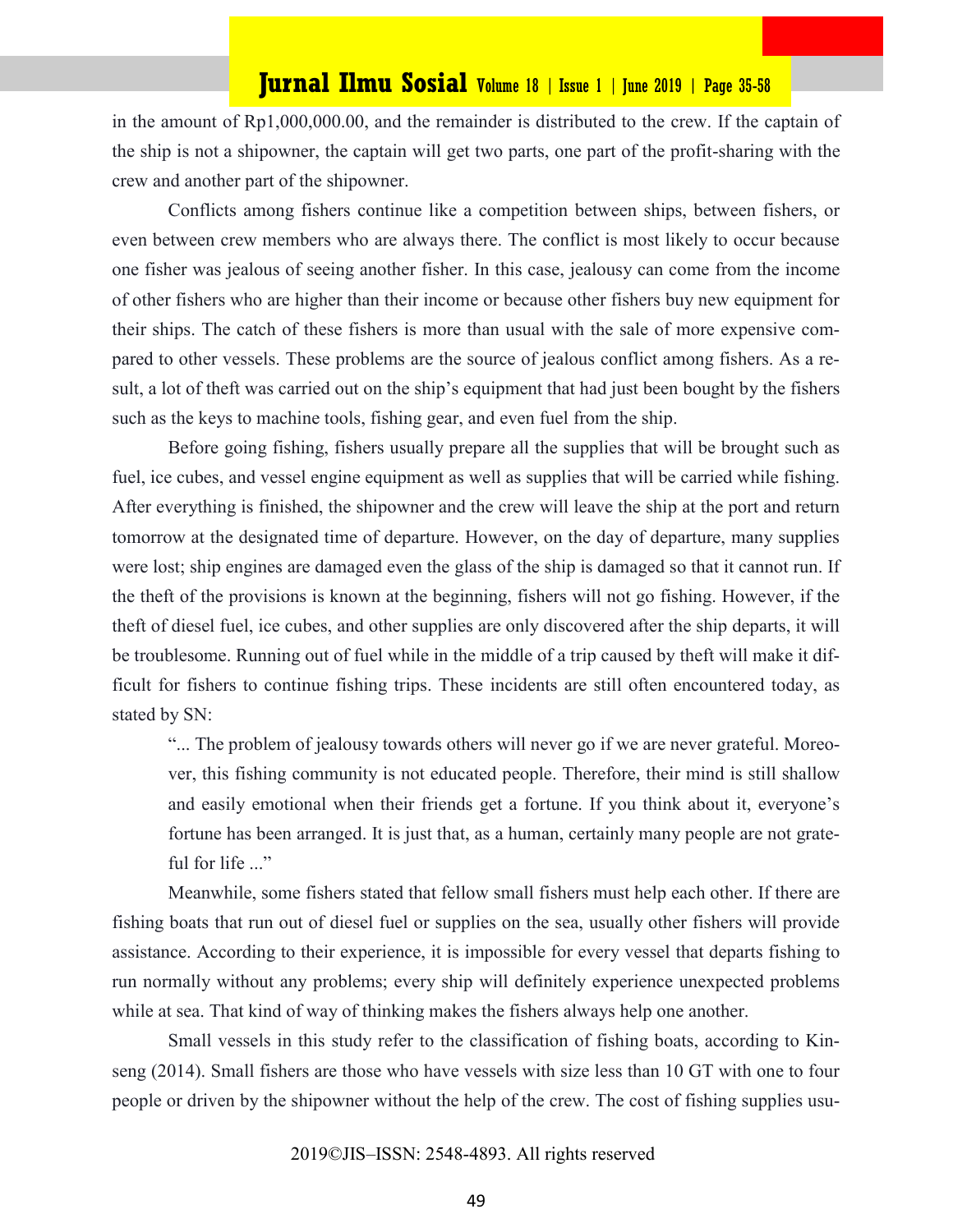ally ranges from IDR 300,000-IDR 1,000,000.00 for one fishing trip. The income of the crew in small vessels once fishing is around Rp 100,000.

Most shipowners in Muarareja have vessels resulting from debts owed to middlemen and also debts from banks. To meet the monthly debt payments to the Bank or the middleman, the crew must be fishing every day even though it is a low season or the wave season. This action was done to fulfil the payment of the shipowner's debt to the Bank so that the ship must continue to operate. As stated by TJ:

"... The crew is also required to go fishing since they also need to meet their household needs. Every day, it is possible to bring a salary of Rp100,000,000 or a maximum of Rp300,000.00. The household needs to be paid monthly are water, electricity, kitchen needs, children pocket money, and children's school needs. Therefore, like it or not, you have to keep fishing. If I take a day off, the shipowner can immediately replace me with another crew ..."

According to Foucault (2002), a class becomes a dominant class and can assure its dominance because dominance is capable of producing itself. Among the strategies that mix, produce, duplicate, and highlight the power relations that exist and the class which then realizes in a position of command, there is a reciprocal relation of production. The daily fishing vessels in Muarareja are generally the result of borrowing money from banks and middlemen with guaranteed house certificates. This condition causes the fishers to have to fish every day despite bad weather or during low season. Large waves do not become a barrier to the fishers. If they do not go fishing, it would be difficult to repay debts to the Bank; if payments are in arrears, the house and the boat will be confiscated by the Bank.

The order to continue fishing every day even during low season and the dismissal of crew members who do not work is a form of exploitation by shipowners to the crew. The crew also realized that they were forced by the shipowners to continue working. However, in order to make ends meet, they accept and undertake this. That is, the crew as the dominant class feels capable of producing themselves, and of course, there is a reciprocal relationship between the shipowner and the crew. The reciprocal relationship is that both benefit from the work of the exploitation. The shipowners can pay debts to banks and crews can fulfil their daily needs.

The majority of Muarareja fisher who has one boat is the result of loans from the Bank. The fishers believe that it is better to have a boat even though it is a result of debt rather than being a crew forever. This condition causes the fishers in Muarareja to go fishing every day to meet debt payments to the Bank and also meet other needs such as paying for clean water and electricity bills which, if accumulated, can reach Rp30,000.00 - Rp50,000.00 Every month. On the one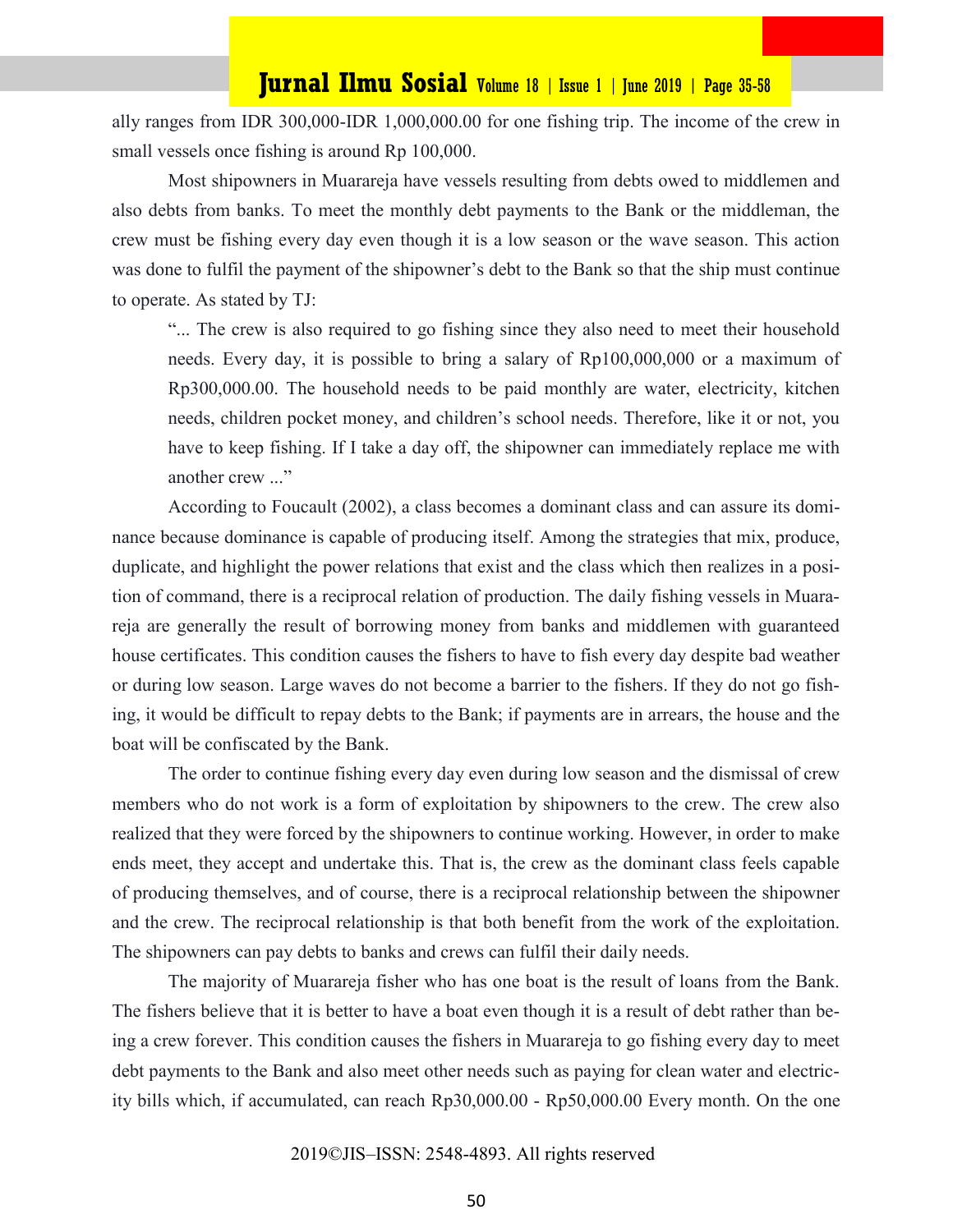hand, the crew will continue fishing because their job is only as a fisher and has no other skills besides fishing; on the other hand, if the crew does not come to work, the shipowner will replace the other crew. The practice of power that occurs to daily crew members is in the form of coercion of shipowners to the daily crew for fishing every day without holidays. Once the crew does not come to work, the shipowner will replace them with someone else. For weekly fishers, the practice of power tends to be more relaxed because the weekly fishers still have sufficient rest time before carrying out fishing operations on the next day. If the shipowner has a debt to the Bank or middleman, the practice of power performed is by forcing the shipowners to sell catches to the middleman.

Furthermore, if the shipowner and the middleman already have a bonding relationship such as debt, the middleman will give a low price on the catch of the shipowner. This condition continues until the debt to the middleman is paid off. So, it can be said that everyone in the fishing circle uses the practice of their power. In Muarareja, for example, the shipowner gives power to the crew; the shipowner also gets the practice of power from other parties, such as from the middleman. In line with what was said by Foucault (1980: 198) that power always exists in social relations; that power is spread everywhere both in individuals, organizations or institutions. The daily crew members cannot express their opinions and have no choice but to follow the owner's orders because they also need work to fulfil their basic needs.

Scott (1990) suggests that client-patron illustrates the powerlessness of clients over the power of patronage. The relationship becomes lasting because of the client's inability to change existing conditions, thereby forming a good relationship. A strong patron-client relationship between shipowners and crew members because they need each other. The relationship between the shipowner and the crew is not only strong when in the production arena, but also continues to exist outside the production arena. The crew cannot express their opinions and have no choice but to follow the shipowner's orders because they also need work to fulfil their basic needs. As Scott (1990) pointed out, the patterns of interaction, attitudes, behaviour and imaging produced by the ruling class seek to build the legitimacy of power and control the patterns of life shared, while the lower classes often show adherence to the rules, norms, and policies formed by the ruling class.

For weekly fisher crew, they tend to be able to express opinions if something does not suit their work and can also choose to work with other shipowners. In line with Kinseng (2014), visually the pattern of relations and practices of the power of shipowners and crew on small vessels is presented in Figure 1.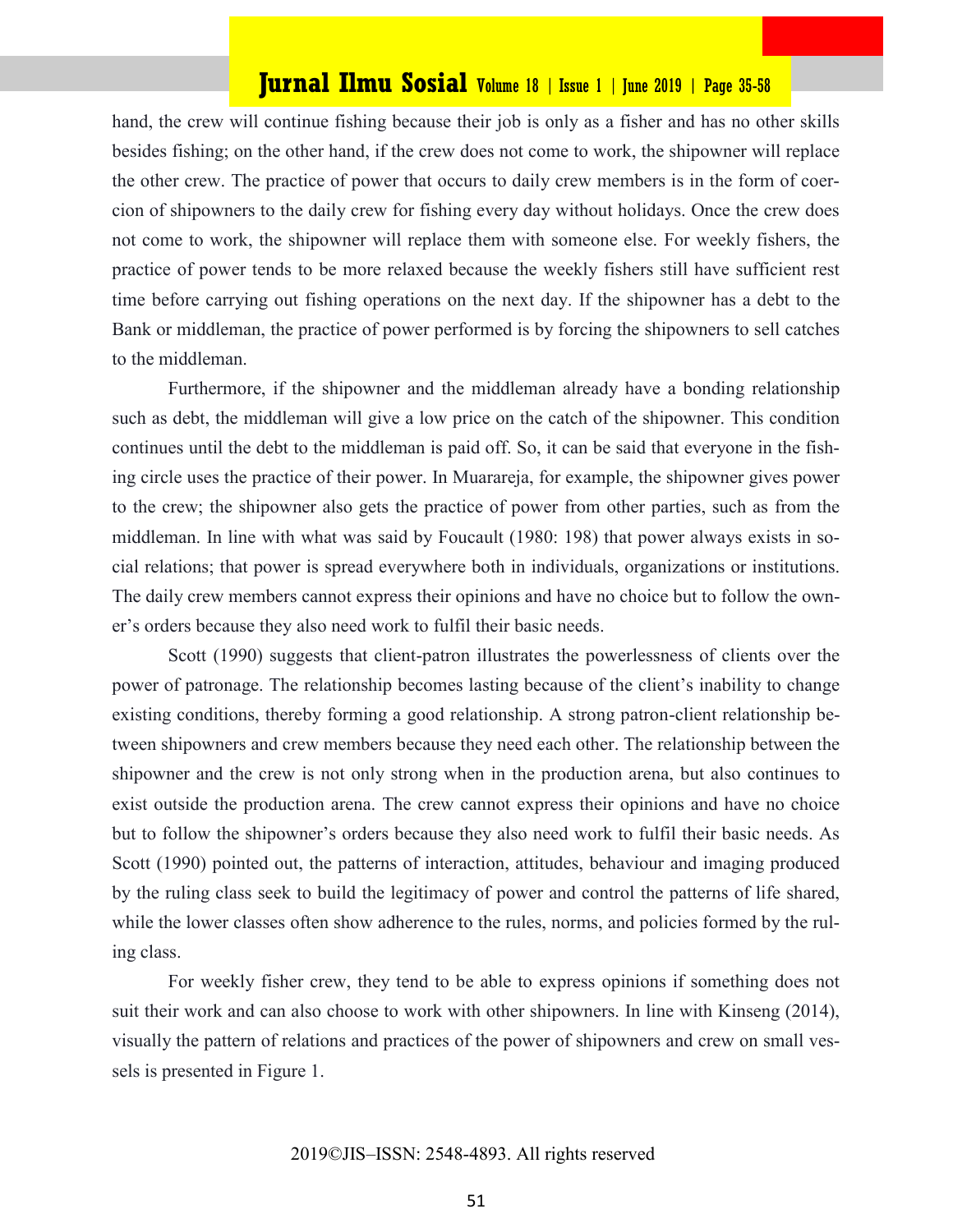

Information:

 $\blacktriangleright$ : Shows the influence of the practice of power

**Figure 1**. The pattern of relationships and practices of shipowner and crew members on small vessels

Thus, it can be concluded that the relation and practice of the shipowner's power with the crew in the small vessel include the exploitative-dominative power relation because the shipowner can force the crew to fish every day. According to Wright (1987), exploitation is more than just economic oppression, but also includes the element of annexing the work of one class by another class. Another critical element in exploitation is the welfare of the class in which the exploit depends on the work of the exploited class. Wright (1987) says: "... the welfare of exploiting class depends on the work of the exploited class". Referring to the definition of exploitation from Wright, the shipowner's relationship with the crew in the small vessel contains elements of exploitation. In this relationship, the shipowner forces the crew to continue fishing despite bad weather or low season. In line with what was conveyed by TQ a shipowner from a small vessel in Muarareja: "...Today, the moon is hotter than the sun because every month I am always being chased by debt; debt from the Bank or the middle $man \dots$ "

Nevertheless, it should be noted that this exploitative-dominative relationship is especially true among shipowners who have debts to banks or debts to middlemen. However,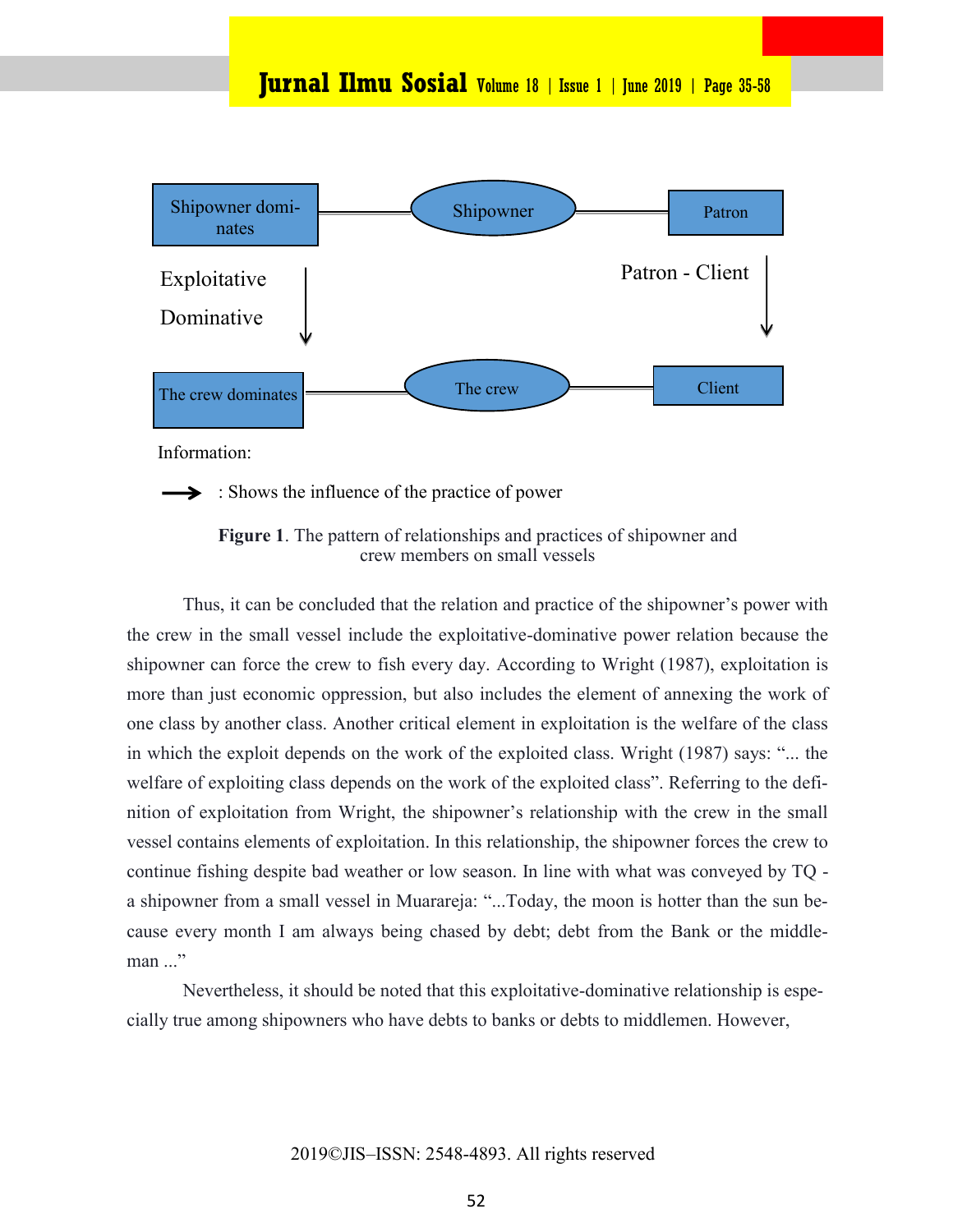some shipowners are more understanding; employ crew members properly and not exploitative. However, we can be sure that this more understanding shipowner is a shipowner that is not involved in debt, so it does not force the crew to fish. When the wave season, the shipowner will take the crew off fishing. This opportunity is used by the crew to look for other jobs such as finding crabs in ponds, looking for crabs, or even just repairing damaged nets. If the season returns to normal, they will return to fishing.

Relations and the fishers' practice of power generally are more often in the arena of production, but relations and practices of power are also in the arena of non-production. Outside the capture arena can be found relations and practices of power between the shipowner and the crew, and between the crew such as at home and social life; although, indirectly, there must be among them who have a relationship in everyday life. One fisher who was questioned about the relationship between the shipowner and the crew outside the production arena was SN - a crew member on a small vessel:

"... After fishing, the crew and the shipowner will take care of themselves, maybe communicating when sharing the results. If the ship departs again, it will likely be texted or called back - usually, they will be gathered at the shipowner's house. If the crew needs money, the shipowner will provide a loan, with the condition that the crew remains in the owner's ship until the crew's debt is paid off, without using interest or additional fees. The amount of money returned to the shipowner is the same as the amount borrowed by the crew ..."

SN's statement made clear the relationship between the shipowner and the crew still exists. The shipowner will continue to communicate with the crew to keep them binding so that they continue to work with the shipowner. If the crew needs money, the owner will give a loan to the crew. When the crew has a debt to the owner, the beneficiary is the shipowner; the crew will continue to work on the ship so that the shipowner does not need to find another crew when he wants to fish.

The fishers spend more time at sea than on land, because if they do not fish, they will not be able to meet their daily needs such as electricity payments and pam water. Furthermore, small fishers also spend more time at sea than on land. What makes fishers stay long on land is when there is a broken net or boat; a more extended rest period is used to repair the damaged one first. Usually, the relationship between the shipowner and the crew in the environment is seen during social events like sea alms.

Sea alms or "*Sedekah Laut*" are done once a year in the month Sura; the alms of the sea is mandatory for shipowners and crews. Sea alms is an expression of gratitude of the fishing com-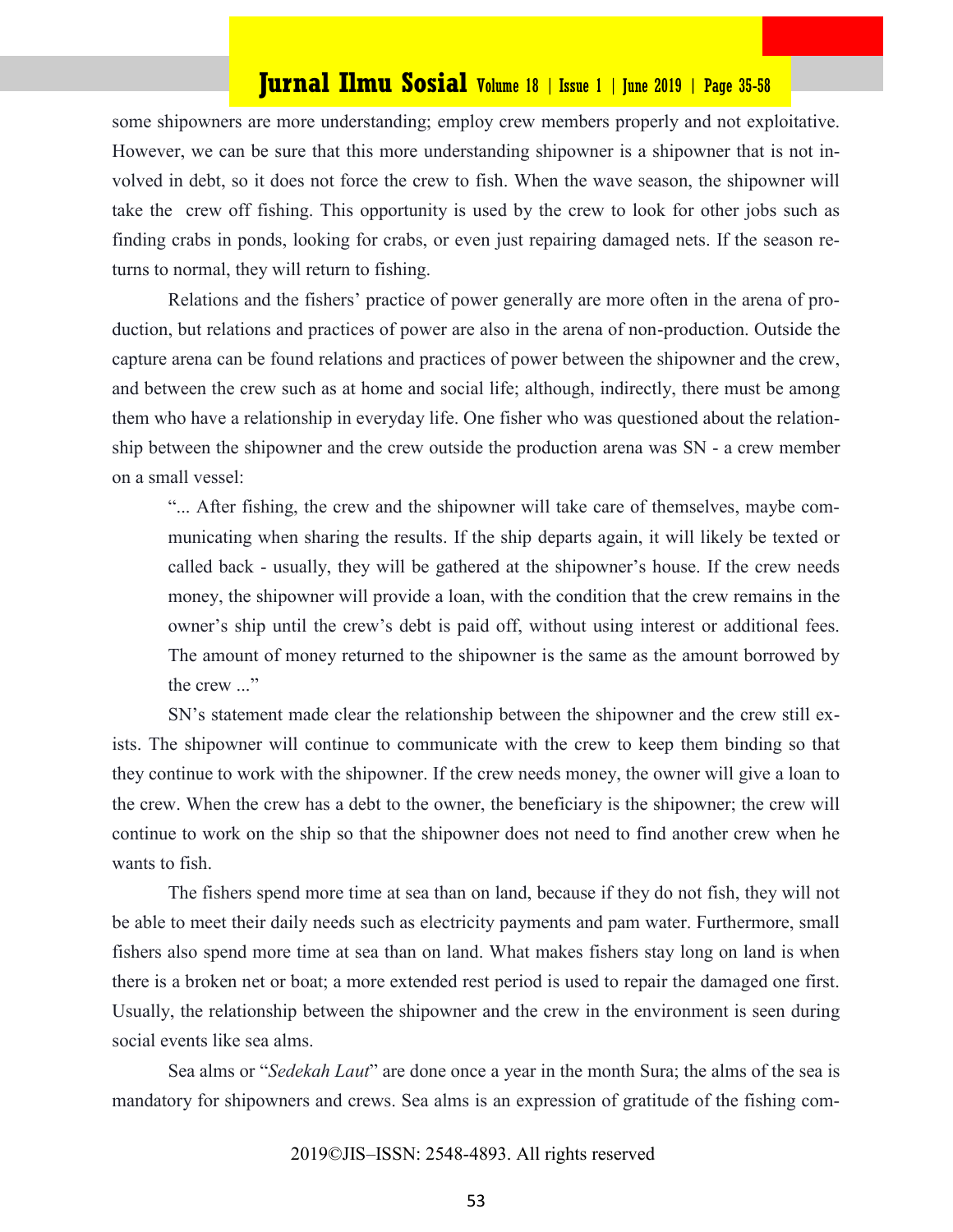munity for the gift of God Almighty for the abundance of fishers' catches. This tradition is also carried out for the safety of all fishers in Tegal City and hopes that the sea can be friendly with the fishers. Sea alms is also a symbol of fishers unity and the hope of citizens who depend on the marine wealth for their economy. Everyone on the ship - both the owner and the crew - donated an agreed amount of money to pay for the alms ceremony. If a child of one crew member is sick, the shipowner must visit and give money as well as food to the child. This practice will take turns; if one day a shipowner's child sick, the crew will come with some money and food such as fruits, bread, major vegetables, and even fish - the same one that the shipowner brought when visiting their sick children. Furthermore, if the crew does not have money, the crew will borrow money from others.

Traditions in the Muarareja environment still have a strong mutual relationship. This situation is in line with what was stated by Scott (1981) that patron-client is an exchange of relations between two roles in an economic bond that has social implications, namely a bond between an individual with a higher socioeconomic status (patron) and individuals who have social status lower economy (clients). Patron uses its influence and resources to provide protection and benefits to clients; instead, clients provide support and assistance, including personal services to patrons. This condition again confirms that shipowners do these things solely to maintain relationships and interactions with the crew to keep it going well.

When resting, some of the crew will help repair damaged nets or repair the ship's engine and usually assisted by the shipowner. The shipowners in the small vessels do not impose excessive authority to the crew, because if the crew feels less valued, the crew will resign and look for another shipowner. Nowadays, it is difficult to find crew members who want to work on small vessels; most of the crew work on larger vessels with the fishing time of up to two months. This condition affected the crew on the small vessels. If the owner is misbehaved, no crew will work on his/her ship. That situation makes shipowners always obey the crew demand to keep them working on his/her ship. This condition again confirms that the crew also has "power" to influence the shipowner. One of the crew questioned about the relationship between the shipowner and the crew while on land was Lin, who had been a fisher for ten years:

"... Now if the shipowner is troubling, there will be no crew who can stand working, for example, the owner is stingy and fond of excessive mumbling. Currently, there are not many crew members who work in small vessels, unlike in large vessels, which employs many crews. Here the daily fishers understand. Young crew members certainly do not want to work with stingy and troublesome shipowners. Here, the crew already know the character of all shipowners..."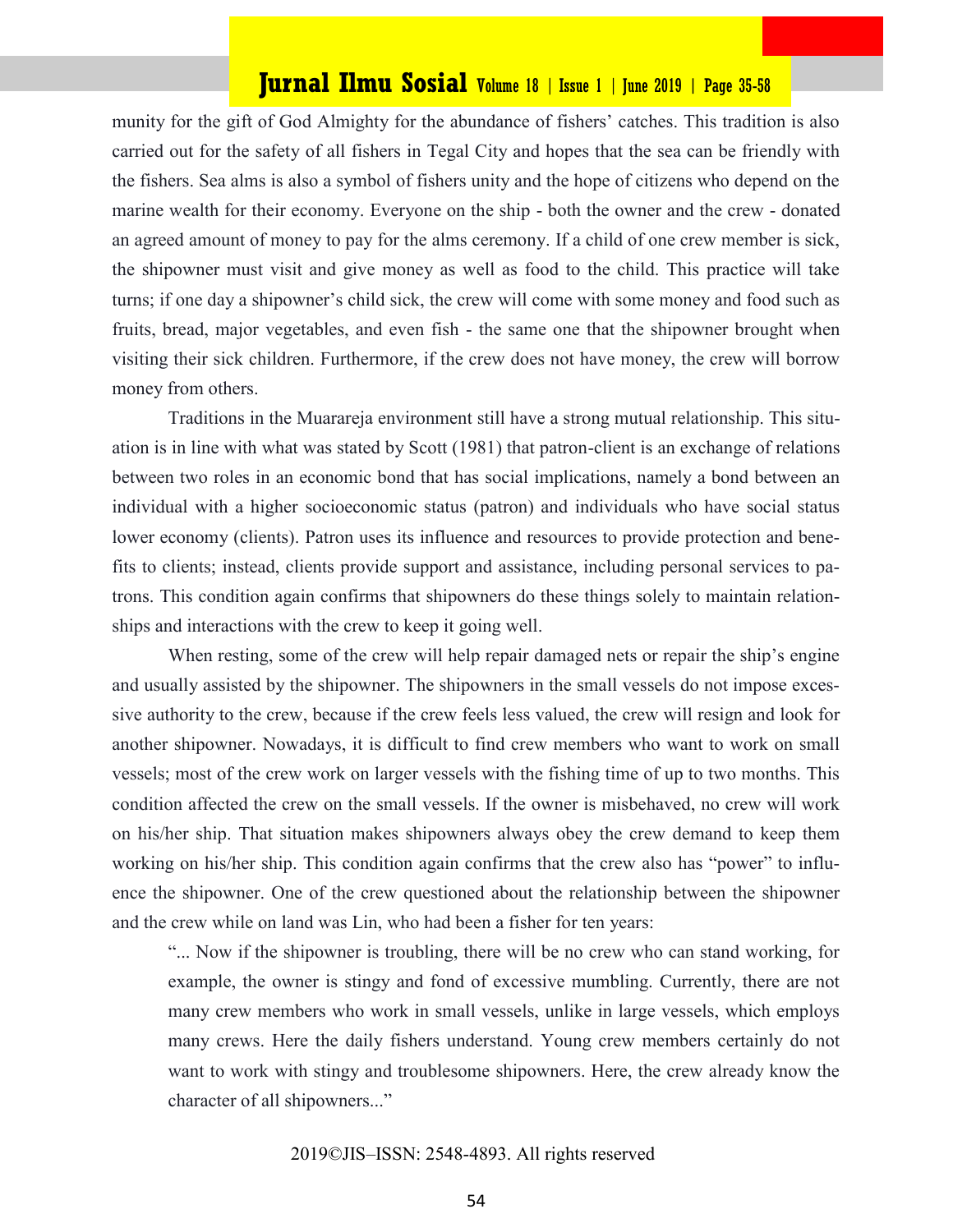Other community activities in the form of group gatherings or environmental clean-up and mutual assistance events. When the fishers are on land, they will come to fulfil their obligations as residents of the Muarareja village. However, if they are at sea, these activities will be replaced by the wives of the fishers. If his wife is also unable to attend, they will replace it by providing food and drinks or giving money to the local village head. Since the majority of residents there work as fishers, the other residents understand that some of them rarely participate in environmental activities. If the children are older, they can also be replaced by children; although children rarely participate in environmental activities because when children are older, they will work without time to attend community events, except when they are on holiday.

#### **CONCLUSION**

This study shows that the practice of power between the owner (shipowner) and the crew on a small vessel has an exploitative-dominative relationship dimension. The relationship is characterized by the presence of force from the shipowner crew to keep fishing even though the weather is bad or during the low season. The daily crew members are dominated by those who are old and have no skills other than fishing. The practice of power is caused by the shipowner's debt to the Bank or the middleman, which must be paid every month; forcing the crew to continue fishing. Even daily crew members do not have regular rest periods. If the daily crew resign, the owner will replace it with another. The daily crew cannot refuse shipowner's orders because they only depend on fishing for their lives. However, it is not only crews who get forms of practice of power from shipowners. The shipowner also got the practice of power from the middleman where they owed. The middleman's practice of power for shipowners is to require all catches to be sold to the middleman at the predetermined price. In line with what was stated by Foucault, power always exists in social relations, and it is spread everywhere, both in individuals, organizations, or institutions.

Furthermore, weekly fishers are dominated by young crew members. The practice of power that is carried out by the weekly fishers to shipowners is in the form of resigning and working with other shipowners. If the crew feel uncomfortable to work on a ship, they will look for work on other ships such as fishing trawlers. To keep the crew, shipowners often provide assistance or awards in the form of bonuses. This bonus will be given to the crew if they get more catches than the previous week. The shipowners also often provide food assistance; lending money for going home and medication. Scott stated that patron-client is an exchange of relations between two roles in an economic bond that has social implications. The social implications are in the form of a bond between individuals with higher socioeconomic status (patron) to individuals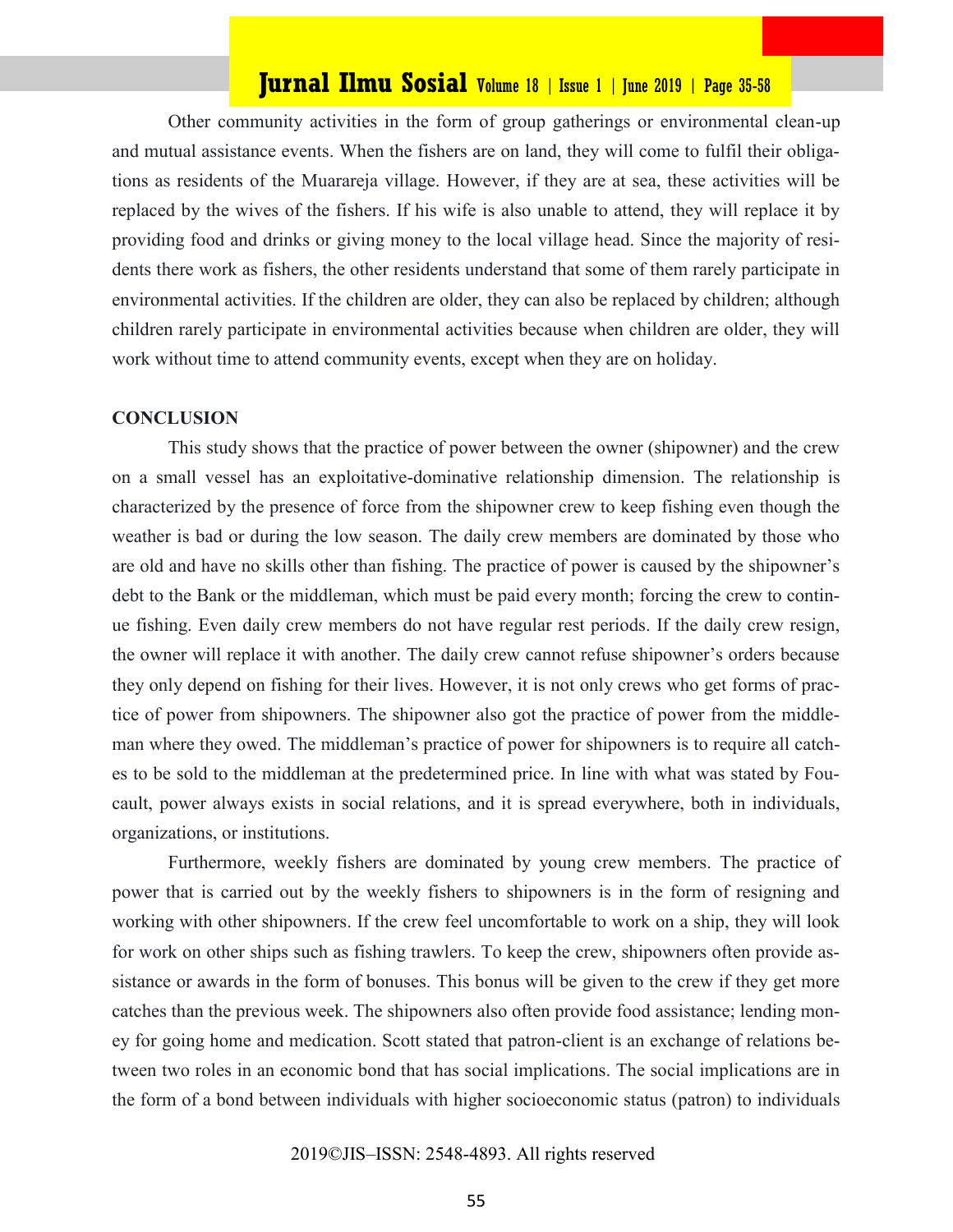who have lower socioeconomic status (clients). Patrons use their influence and resources to provide protection and benefits to clients, while clients provide support and assistance, including personal services to patrons.

#### **BIBLIOGRAPHY**

- Bryant, R.L and S. Bailey.(1997). *Third World Political Ecology*. Routledge: London and New York.
- Creswell, John W. (2016). *Research Design Qualitative, Quantitative, and Mixed Methods Approaches* (2014). Translated version. Yogyakarta: Pustaka Pelajar.
- Conway, F.S., et al. (2017). Uncovering Obstecles: The Exercise of Symbolic Power in the Complexarena of Intergenerational Family Farm Transfer. *Jurnal of Rural Studies*, 54 (August) :60-75. (doi: [10.1016/j.jrurstud.2017.06.007\)](https://doi.org/10.1016/j.jrurstud.2017.06.007), [Online]
- Dahrendorf, Ralf. (1986). *Konflik dan Konflik dalam Masyarakat Industri*. Translated version. Jakarta: Rajawali.
- Department of Fisheries and Maritime Affairs of Central Java Province. (2011). Produksi Perikanan Laut Provinsi Jawa Tengah. Paper. (Printed).
- Febriyano, I.G., et al. (2010). Aktor dan Relasi Kekuasaan Dalam Pengelolaan Mangrove Di Kabupaten Pesawaran. *Jurnal Analisis Kebijakan Kehutanan*. 12 (2). Retrieved from https://www.google.com/

urlsa=t&rct=j&q=&esrc=s&source=web&cd=2&cad=rja&uact=8&ved=2ahUKEwjTxoG Y6\_3lAhU9xDgGHQ-4CLwQFjABegQIBRAC&url=http%3A%2F%2Fpuspijak.org% 2Fupload\_files%2F3\_Indra\_

(Aktor\_dan).pdf&usg=AOvVaw1sQxWR21cDQdRTbYsibGl7

Foucault, Michel. (1980). *Power/Knowledge Selected Interviews And Other Writings 1972-1977*. Library of Congress Cataloging In Publication Data. c1980 by Colin Gordon.

Foucault, Michael. (2002). *Kekuasaan/Pengetahuan.* Yogyakarta (ID): Benteng Budaya.

Haryatmoko, (2003). *Etika Politik dan Kekuasaan.* Jakarta (ID): Penerbit Kompas.

- Hamzah, Awaluddin. (2017).Institutional Patron-Client Fisherman's in Kampung Bugis District of PoasiaKendari. *Journal Of Humanities And Social Science*, 22 (11) November: 32- 41. (doi: 10.9790/0837-2211073241), [Online]
- Irwan. (2018). The Positivistic Paradigm Relevant In Research Rural Sociology. *Jurnal Ilmu Sosial*, 17 (1): 21-38 (doi: 10.14710/jis.17.1.2018.21-38), [Online]
- Kinseng, Rilus A. (2014). *Konflik Nelayan*. Jakarta (ID): Yayasan Pustaka Obor Indonesia.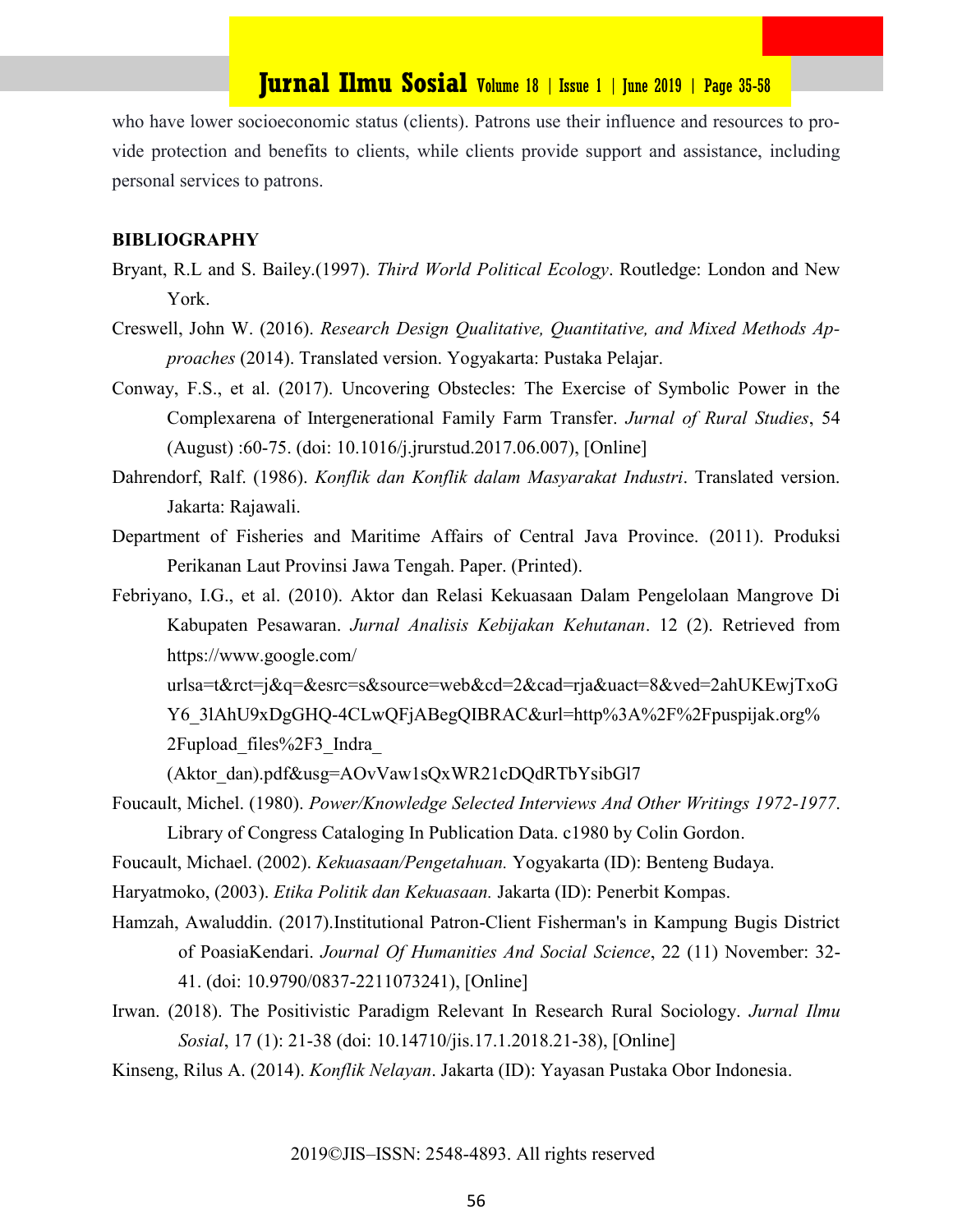- Maring, Prudensius. (2010). *Bagaimana Kekuasaan Bekerja*. Jakarta (ID): Indonesian Anthropology Research Institute.
- Mulyana. (2015). "Pola Hubungan Kerja Shipowner dan Buruh Nelayan Terhadap Kesejahteraan Buruh Nelayan Dusun Kampung Baru Desa Grajagan Kecamatan Purwoharjo Kabupaten Banyuwangi)". *Thesis*. Universitas Jember.
- Nayak, P.K., L. E. Oliveira, and F. Berkes . (2014). Resource degradation, marginalization, and poverty in small-scale fisheries: threats to social-ecological resilience in India and Brazil. *Ecology and Society*, 19(73). (doi:10.5751/ES-06656-190273 ), [Online]
- Neis, Barbara. (1981). Competitive Merchants and Class Struggle in Newfoudland. *Studies in Political Economy*, 5 (1):127-143. (doi:10.1080/19187033.1981.11675712), [Online]
- Njaya, F., Donda, F., Bene, C. (2014). Analysis of Power in Fisheries Co- Management: Experiences from Malawi. *Society and Natural Resources*, 25 (7): 652-666. (doi: [10.1080/08941920.2011.627912\),](https://doi.org/10.1080/08941920.2011.627912) [Online]
- Nurdin, N., Grydehoj, A. (2015). Informal Governance through Patron-Client Relationships and Destructive Fishing in Spermonde Archipelago, Indonesia. *Journal of Marine and Cultures Sciencedirect*. 3 (2) December 2014: 54-59. (doi: [10.1016/j.imic.2014.11.003\)](https://doi.org/10.1016/j.imic.2014.11.003), [Online]
- O'Neill1, Drury E., Beatrice Crona1 and Alice Joan G Ferrer (et al.). (2019). From Typhoons To Traders: The Role Of Patron-Client Relations In Mediating Fishery Responses to Natural Disasters. *Journal of Environmental Research Letters*, 14 (4). Retrieved from https:// iopscience.iop.org/article/10.1088/1748-9326/ab0b57
- Pathmanandakumar, Vyddiyaratnam. (2017). The Effectiveness of Co-management Practices: The Case of Small-scale Fisheries in Sri Lanka. *Journal of Aquaculture Research & Development,* 8 (9). (doi 10.4172/2155-9546.1000509.), [Online]
- Plalteau,Philippe J. (2016). A Framework for the Analysis of Evolving Patron-Client Ties in Agrarian Economies. *Journal of World Development*, 23 (5). Retrieved from https:// ideas.repec.org/p/fth/nodapa/140.html
- Ribot, J.C dan N.L. Peluso. (2003). A theory of access. *Rural Sociology*, 68 (2):153-181. (doi: 10.1111/j.1549-[0831.2003.tb00133.x\),](https://doi.org/10.1111/j.1549-0831.2003.tb00133.x) [Online]
- Rohayati. (2017). "Pengaruh Kebijakan Pelarangan Alat Tangkap Cantrang dan Modal Sosial Terhadap Kemiskinan Nelayan di Kota Tegal". *Thesis*. Institut Pertanian Bogor.
- Royandi, Eva dan Arif Satria (et al.) (2018). Kelompok Kepentingan dan Relasi Kuasa dalamPengelolaan Sumber Daya Laut Palabuhanratu. *Jurnal Kebijakan Sosek KP,* 8 (2) December 2018: 163-173. (doi:10.15578/jksekp.v8i2.7430), [Online]